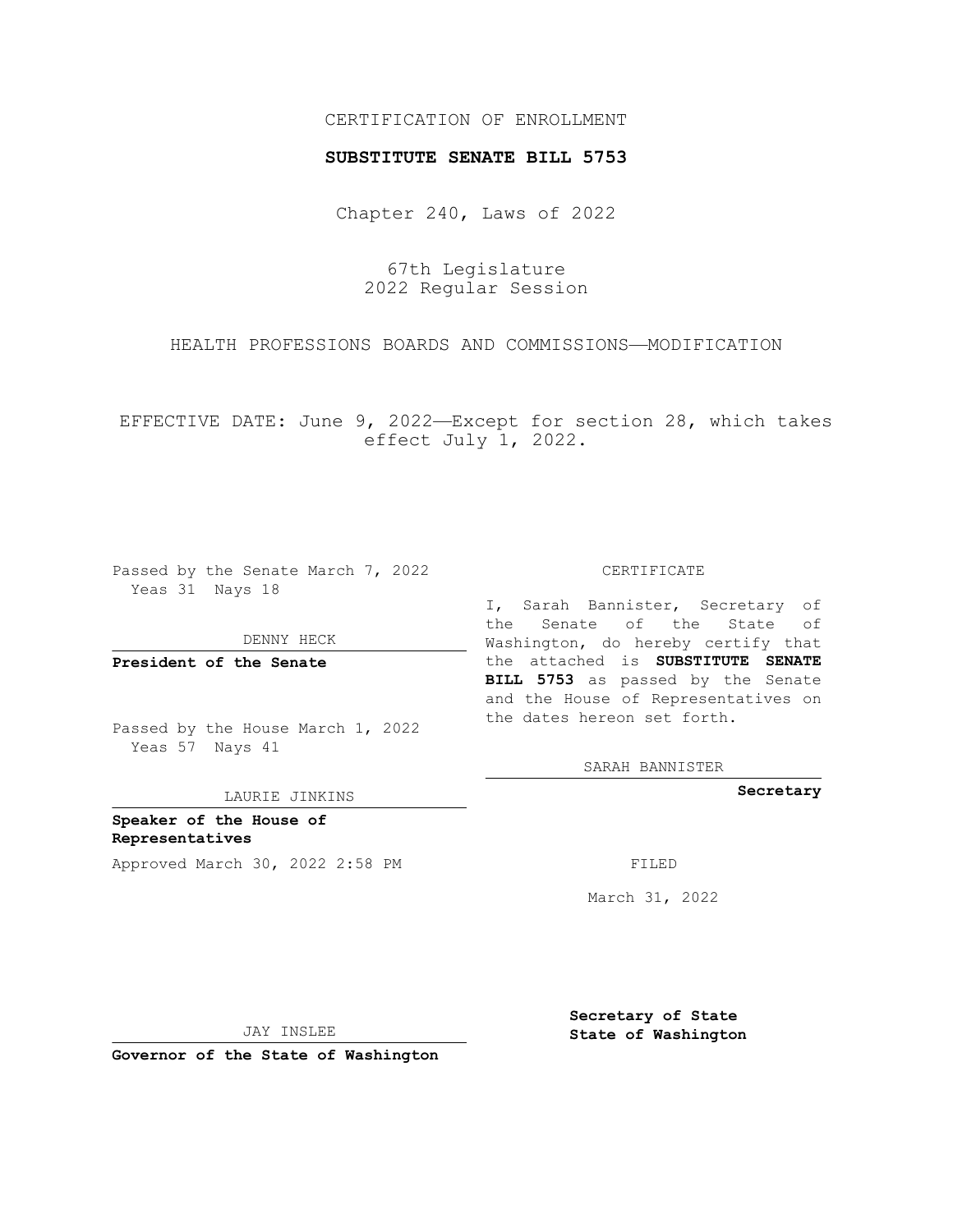## **SUBSTITUTE SENATE BILL 5753**

AS AMENDED BY THE HOUSE

Passed Legislature - 2022 Regular Session

## **State of Washington 67th Legislature 2022 Regular Session**

**By** Senate Health & Long Term Care (originally sponsored by Senators Robinson and Lovick; by request of Department of Health)

READ FIRST TIME 01/25/22.

 AN ACT Relating to enhancing the capacity of health profession boards, commissions, and advisory committees; amending RCW 18.32.0351, 18.32.0355, 18.52.040, 18.52.050, 18.74.020, 18.74.027, 18.92.021, 18.92.040, 18.108.020, 18.83.035, 18.83.045, 18.83.051, 18.64.001, 18.64.003, 18.64.005, 18.64.310, 18.59.120, 18.30.050, 18.30.060, 18.36A.150, 18.54.030, 18.54.060, 18.54.130, 18.35.150, 18.57.003, 18.57.003, 18.22.014, 18.200.060, 18.25.0165, 18.79.070, 18.79.140, and 18.71.015; adding a new section to chapter 18.64 RCW; adding a new section to chapter 18.59 RCW; providing an effective 10 date; and providing an expiration date.

11 BE IT ENACTED BY THE LEGISLATURE OF THE STATE OF WASHINGTON:

12 **Sec. 1.** RCW 18.32.0351 and 2007 c 269 s 16 are each amended to 13 read as follows:

14 The Washington state dental quality assurance commission is 15 established, consisting of ((sixteen)) seventeen members each 16 appointed by the governor to a four-year term. No member may serve 17 more than two consecutive full terms. ((In appointing the initial 18 members of the commission, it is the intent of the legislature that, 19 to the extent possible, members of the previous boards and committees 20 regulating these professions be appointed to the commission.)) 21 Members of the commission hold office until their successors are

p. 1 SSB 5753.SL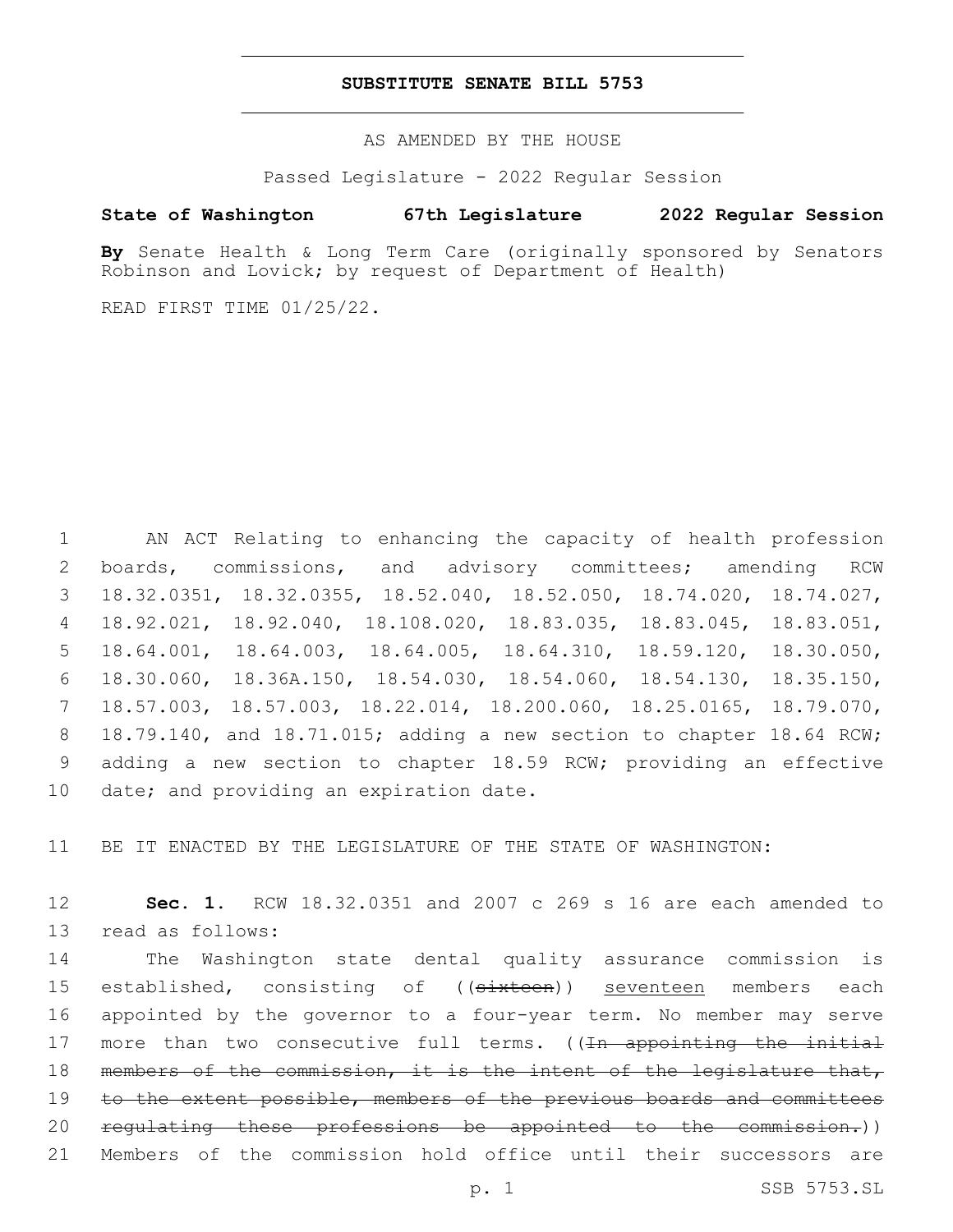1 appointed. ((The governor may appoint members of the initial 2 commission to staggered terms of from one to four years. Thereafter, 3 all)) All members shall be appointed to full four-year terms. Twelve 4 members of the commission must be dentists, two members must be 5 expanded function dental auxiliaries licensed under chapter 18.260 6 RCW, and  $((\text{two}))$  three members must be public members.

7 **Sec. 2.** RCW 18.32.0355 and 1994 sp.s. c 9 s 206 are each amended 8 to read as follows:

9 Members must be ((citizens of the United States and)) residents of this state. Dentist members must be licensed dentists in the active practice of dentistry for a period of five years before 12 appointment. Of the twelve dentists appointed to the commission, at least four must reside and engage in the active practice of dentistry east of the summit of the Cascade mountain range. Public members of the commission may not be a member of any other health care licensing board or commission, or have a fiduciary obligation to a facility 17 rendering health services regulated by the commission, or have a material or financial interest in the rendering of health services 19 regulated by the commission.

20 **Sec. 3.** RCW 18.52.040 and 2011 c 336 s 488 are each amended to 21 read as follows:

22 (1) The state board of nursing home administrators shall consist 23 of (( $nine$ )) eleven members appointed by the governor. (( $Four$ ))  $Six$ 24 members shall be persons licensed under this chapter who have at 25 least four years actual experience in the administration of a 26 licensed nursing home in this state ((immediately preceding 27 appointment to the board and who are not employed by the state or 28 federal government)). At least one, but not more than two, of the six 29 administrator members shall be an administrator of an assisted living 30 facility or a continuing care retirement community.

31 ((Four)) (2) Three members shall be representatives of ((the 32 health care professions)) one or more of the following:

33 (a) Licensed health care professionals providing medical or 34 nursing services in nursing homes who are privately or self-employed; 35 ((or shall be persons employed by))

36 (b) Faculty or administrators of educational institutions who 37 have special knowledge ((or expertise in the field of health care

p. 2 SSB 5753.SL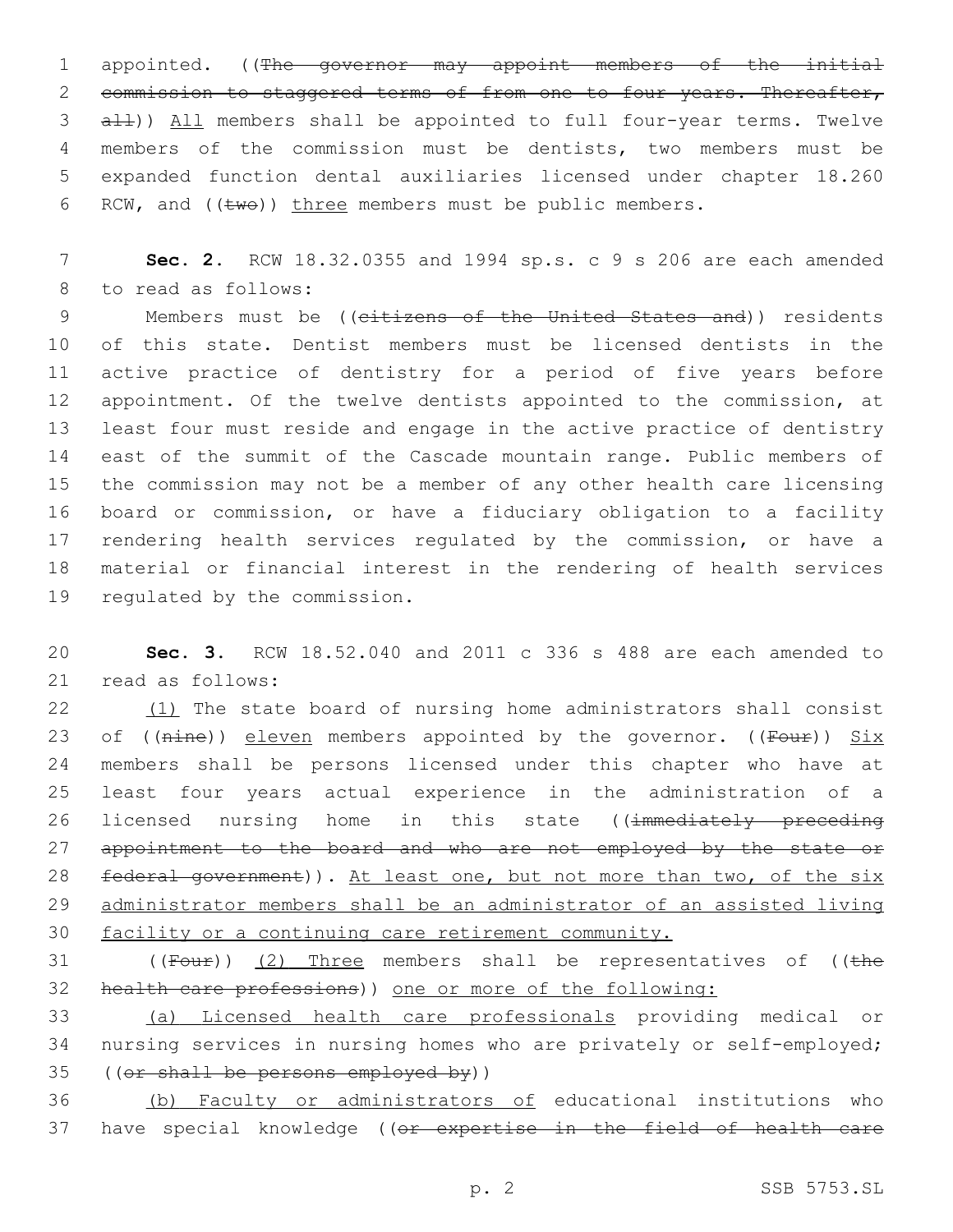1 administration, health care education or long-term care or both, or 2 eare of the aged and chronically ill.

3 One member)) of health care education, long-term care, or care of 4 the aged or elderly; or

5 (c) Persons currently employed in areas related to the long-term 6 care field including, but not limited to, pharmacy, home health, 7 adult family homes, or therapy services.

8 (3) Two members shall be ((a)) members of the health care 9 consuming public who are residents of  $((a))$  nursing homes or  $((a))$ 10 family members of ((a resident)) nursing home residents or ((a)) 11 persons eligible for medicare. No member who is a nonadministrator 12 representative shall have any direct or family financial interest in 13 nursing homes while serving as a member of the board. The governor 14 shall consult with and seek the recommendations of the appropriate 15 statewide business and professional organizations and societies 16 primarily concerned with long-term health care facilities in the 17 course of considering his or her appointments to the board. ((Board 18 members currently serving shall continue to serve until the 19 expiration of their appointments.))

20 **Sec. 4.** RCW 18.52.050 and 1992 c 53 s 5 are each amended to read 21 as follows:

22 Members of the board shall be ((citizens of the United States 23 and)) residents of this state. All administrator members of the board shall be holders of licenses under this chapter. The terms of all members shall be five years. Any board member may be removed for just cause including a finding of fact of unprofessional conduct or impaired practice. The governor may appoint a new member to fill any vacancy on the board for the remainder of the unexpired term. No 29 board member may serve more than two consecutive  $\frac{full}{t}$  terms( $(\tau$ 30 whether full or partial)). Board members shall serve until their successors are appointed. Board members shall be compensated in 32 accordance with RCW ((43.03.240)) 43.03.265 and shall be reimbursed for travel expenses as provided in RCW 43.03.050 and 43.03.060. The board is designated as a class five group for purposes of chapter 35 43.03 RCW. The board may elect annually a chair and vice chair to direct the meetings of the board. The board shall meet at least four times each year and may hold additional meetings as called by the 38 secretary or the chair. A majority of the board members appointed and serving constitutes a quorum for the transaction of board business.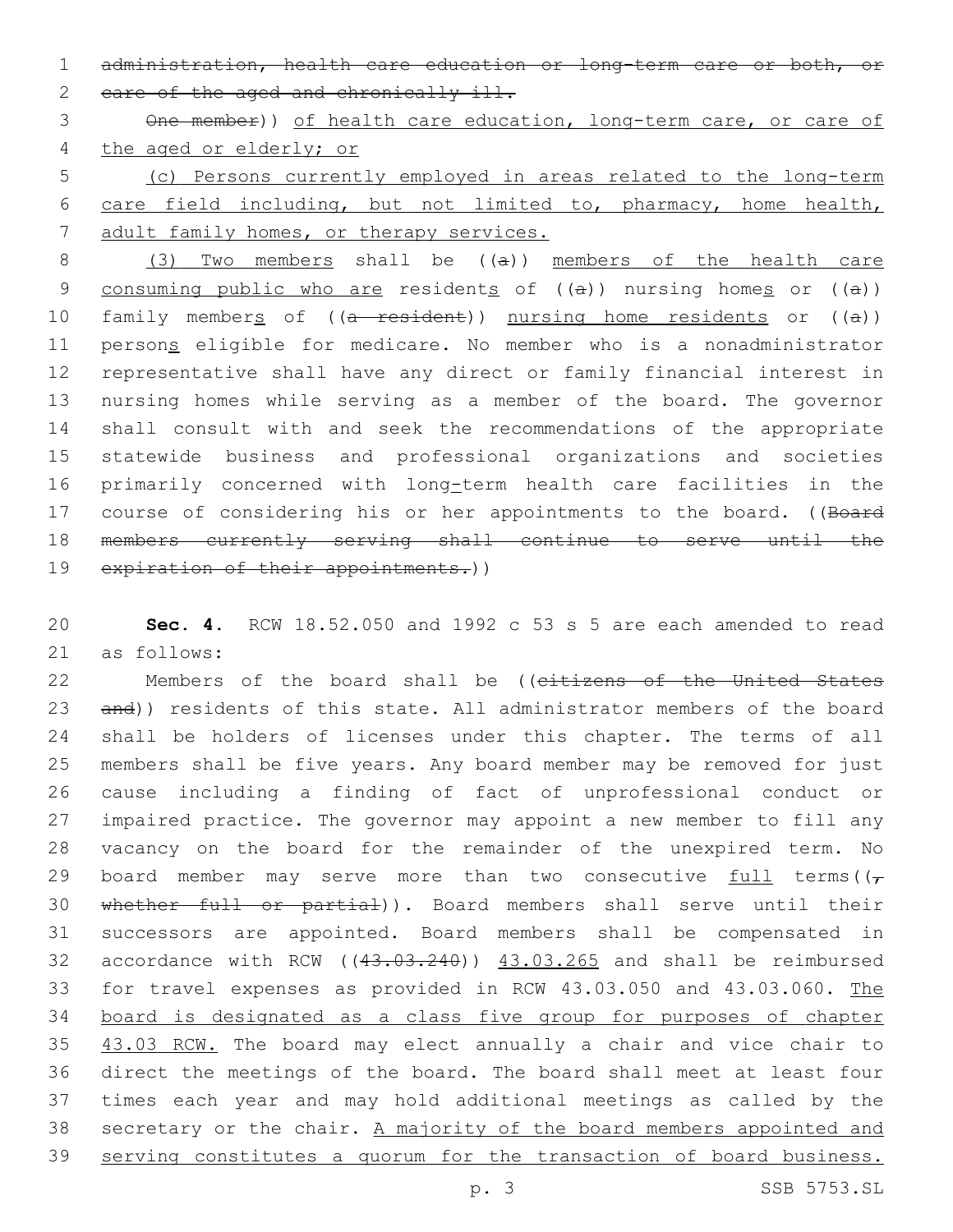1 The affirmative vote of a majority of a quorum of the board is 2 required to carry a motion or resolution, to adopt a rule, or to pass 3 a measure.

4 **Sec. 5.** RCW 18.74.020 and 2007 c 98 s 2 are each amended to read 5 as follows:

6 The state board of physical therapy is hereby created. The board 7 shall consist of  $((six))$  seven members who shall be appointed by the 8 governor. ((Of the initial appointments, two shall be appointed for a 9 term of two years, two for a term of three years, and one for a term 10 of four years. Thereafter, all appointments shall be for terms of 11 four years. Four)) Five members of the board shall be physical 12 therapists licensed under this chapter and residing in this state, 13 shall have not less than five years' experience in the practice of 14 physical therapy, and shall be actively engaged in practice within 15 two years of appointment. One member shall be a physical therapist 16 assistant licensed under this chapter and residing in this state, 17 shall not have less than five years' experience in the practice of 18 physical therapy, and shall be actively engaged in practice within 19 two years of appointment. The ((sixth)) seventh member shall be 20 appointed from the public at large, shall have an interest in the 21 rights of consumers of health services, and shall not be or have been 22 a member of any other licensing board, a licensee of any health 23 occupation board, an employee of any health facility nor derive his 24 or her primary livelihood from the provision of health services at 25 any level of responsibility. In the event that a member of the board 26 for any reason cannot complete his or her term of office, another 27 appointment shall be made by the governor in accordance with the 28 procedure stated in this section to fill the remainder of the term. 29 No member may serve for more than two ((successive)) consecutive full 30 four-year terms.

 The secretary of health shall furnish such secretarial, clerical, and other assistance as the board may require. Each member of the board shall, in addition to travel expenses in accordance with RCW 43.03.050 and 43.03.060, be compensated in accordance with RCW ((43.03.240)) 43.03.265. The board is designated as a class five 36 group for purposes of chapter 43.03 RCW.

37 **Sec. 6.** RCW 18.74.027 and 1983 c 116 s 5 are each amended to 38 read as follows: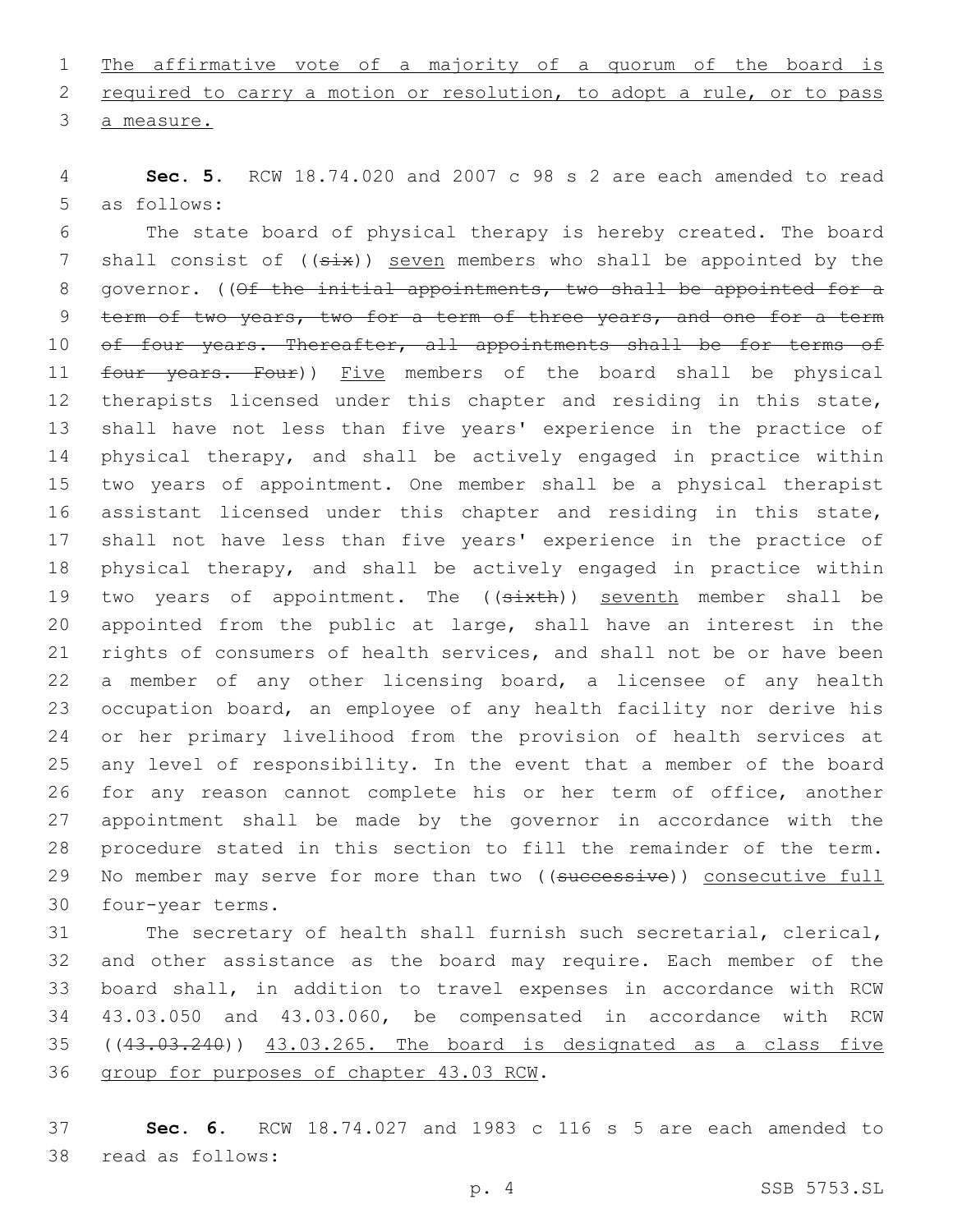The board shall elect from its members a chairperson and vice chairperson-secretary, who shall serve for one year and until their successors are elected. The board shall meet at least once a year and upon the call of the chairperson at such times and places as the 5 chairperson designates. ((Three members constitute a quorum of the full board for the transaction of any business.)) A majority of the board members appointed and serving constitutes a quorum for the transaction of board business. The affirmative vote of a majority of a quorum of the board is required to carry a motion or resolution, to 10 adopt a rule, or to pass a measure. Meetings of the board shall be open and public, except the board may hold executive sessions to the 12 extent permitted by chapter 42.30 RCW.

13 **Sec. 7.** RCW 18.92.021 and 2007 c 235 s 3 are each amended to read as follows:14

15 (1) There is created a Washington state veterinary board of 16 governors ((consisting)) reflecting the diverse practice of animal 17 medicine, including large animal, small animal, and specialty 18 practice, as well as diverse types of employment and practice 19 ownership including sole proprietorships, partnerships, and 20 corporations. The board shall consist of ((seven)) nine members, 21 ( $(five)$ ) six of whom shall be licensed veterinarians, one of whom 22 shall be a licensed veterinary technician ((trained in both large and 23 small animal medicine)), one of whom shall be a licensed veterinarian 24 or a licensed veterinary technician, and one of whom shall be a  $(1)$  (( $\pm$ ay)) member of the public.

26 (2)(a) The licensed members shall be appointed by the governor. 27 At the time of their appointment the licensed members of the board 28 must be actual residents of the state in active practice as licensed 29 practitioners of veterinary medicine, surgery, and dentistry, or 30 employed as a licensed veterinary technician, as applicable( $\sqrt{7}$  and 31 must be citizens of the United States)). Not more than ((one)) two 32 licensed veterinary members shall be from the same congressional 33 district. The board shall not be deemed to be unlawfully constituted 34 and a member of the board shall not be deemed ineligible to serve the 35 remainder of the member's unexpired term on the board solely by 36 reason of the establishment of new or revised boundaries for 37 congressional districts.

38 (b) The terms of the ((first licensed)) members ((of the board)) 39 shall be ((as follows: One member for five, four, three, two, and one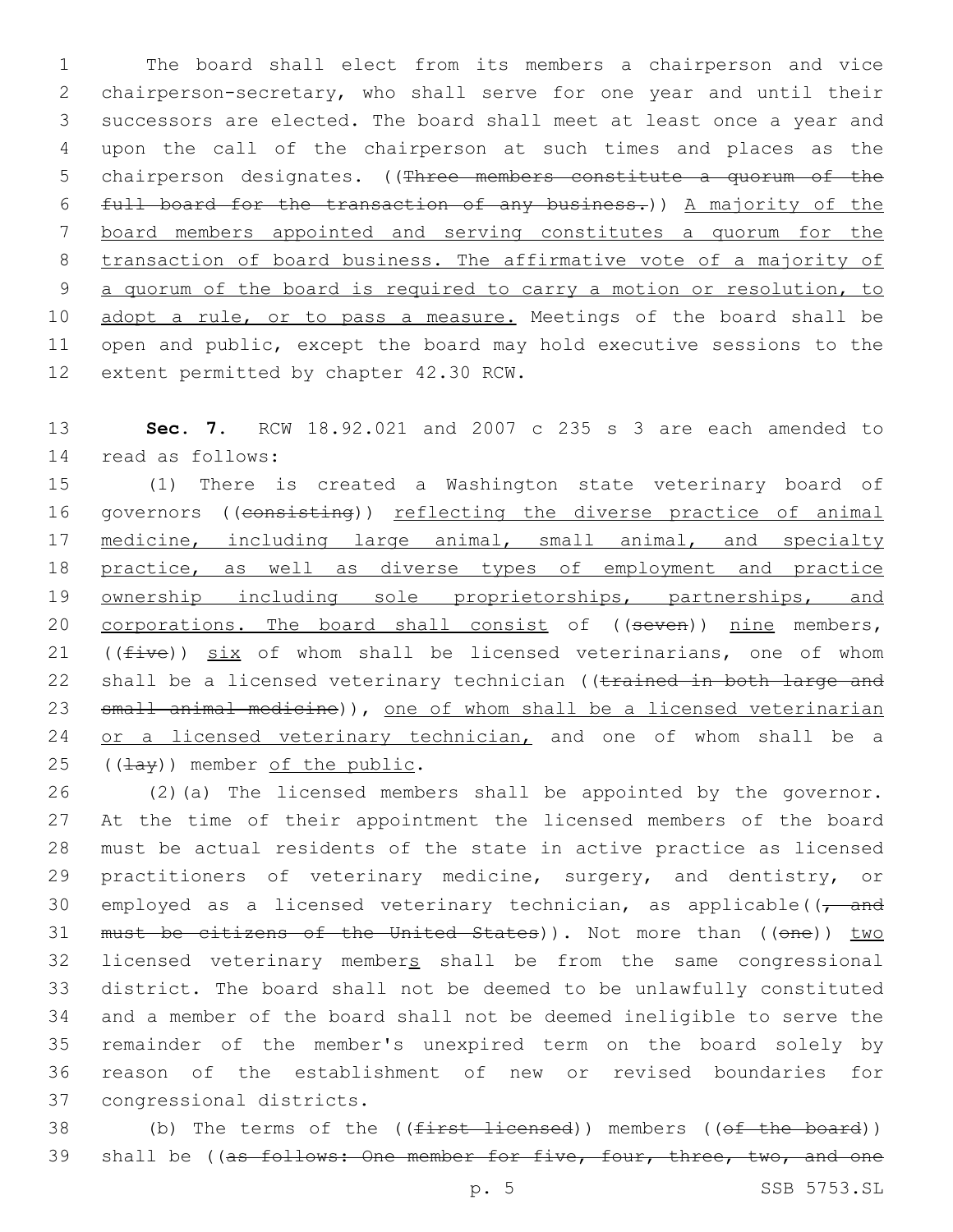1 years respectively. Thereafter the terms shall be for)) five years 2 and until their successors are appointed and qualified.

3 (c) ((The lay member shall be appointed by the governor for a 4 five year term and until the lay member's successor is appointed.

 $\frac{1}{6}$  (d)) A member may be appointed to serve ((a second term, if that 6 term does not run consecutively)) two consecutive full terms.

7 ( $(\text{+e})$ ) (d) Vacancies ( $(\text{+e})$ ) on the board shall be filled by the 8 governor, the appointee to hold office for the remainder of the 9 unexpired term.

10 (3) ((The licensed veterinary technician member is a nonvoting 11 member with respect to board decisions related to the discipline of a 12 veterinarian involving standard of care.

13  $(4)$ )) Officers of the board shall be a chair and a ((secretary-14 treasurer)) yice chair to be chosen by the members of the board from 15 among its members.

 (((5) Four members of the board shall constitute a quorum at 17 meetings of the board.)) (4) A majority of the board members appointed and serving constitutes a quorum for the transaction of board business. The affirmative vote of a majority of a quorum of the board is required to carry a motion or resolution, to adopt a rule, 21 or to pass a measure.

22 **Sec. 8.** RCW 18.92.040 and 1991 c 3 s 240 are each amended to 23 read as follows:

 Each member of the board shall be compensated in accordance with RCW ((43.70.250)) 43.03.265 and shall be reimbursed for travel expenses in accordance with RCW 43.03.050 and 43.03.060. The board is designated as a class five group for purposes of chapter 43.03 RCW. No expense may be incurred by members of the board except in connection with board meetings without prior approval of the 30 secretary.

31 **Sec. 9.** RCW 18.108.020 and 1991 c 3 s 253 are each amended to 32 read as follows:

33 The Washington state board of massage is ((hereby)) created. The 34 board shall consist of ((four)) seven members who shall be appointed 35 by the governor for a term of four years each. ((Members)) All 36 members shall be residents of this state ((and shall have not less 37 than three years experience in the practice of massage immediately 38 preceding their appointment and shall be licensed under this chapter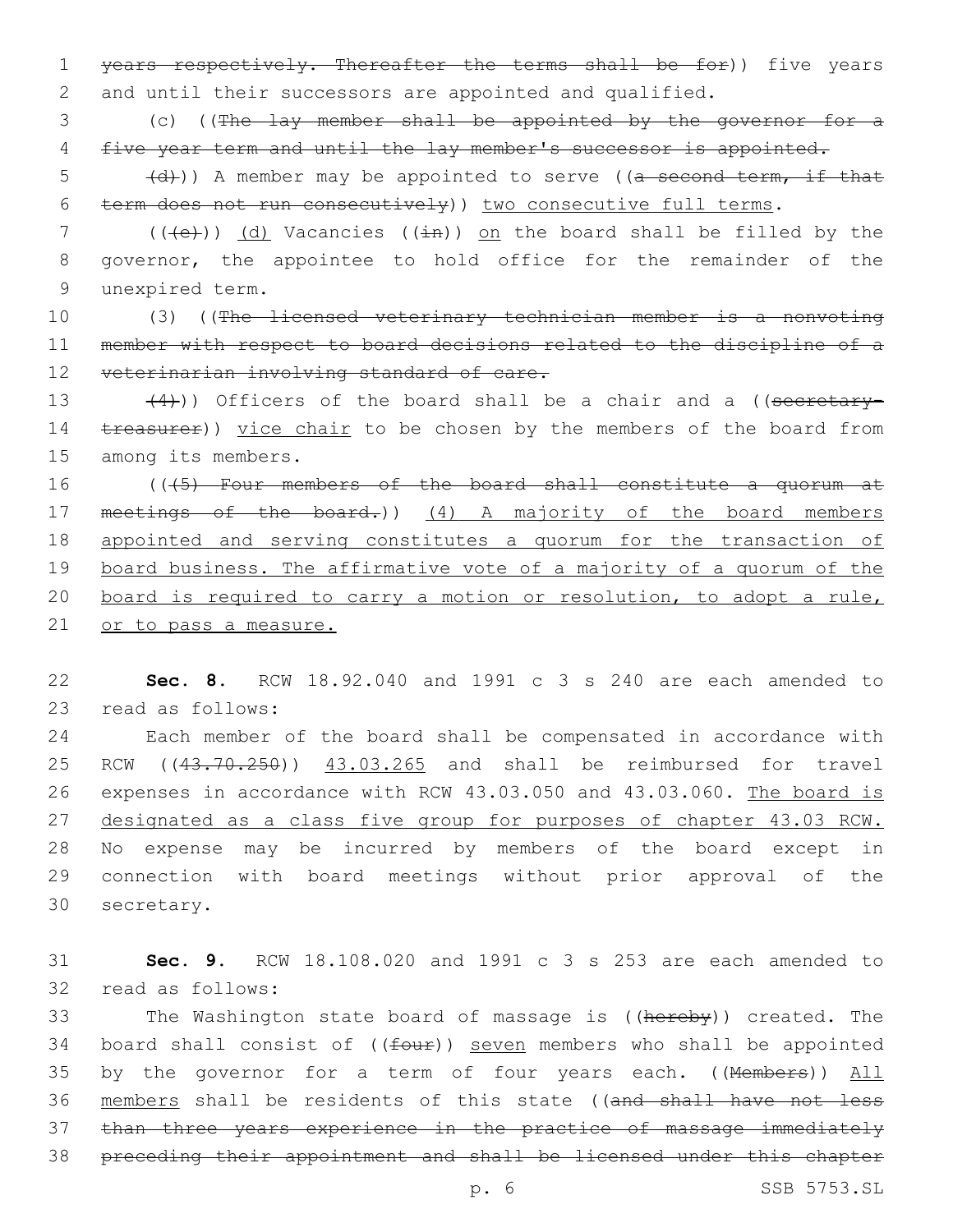and actively engaged in the practice of massage during their

incumbency.

 In addition to the members specified in this section, the governor shall appoint a consumer member of the board, who shall serve for a term of four years. The consumer member of the board shall be an individual who does not derive his or her livelihood by providing health care services or massage therapy and is not a licensed health professional. The consumer member shall not be an 9 employee of the state nor a present or former member of another 10 <del>licensing board</del>)). Five members shall be massage therapists licensed 11 under this chapter with at least three years' experience in the practice of massage immediately preceding their appointment and shall 13 at all times during their terms remain licensed massage therapists.

 One member shall be a consumer whose occupation does not include the administration of health activities or the provision of health services and who has no material financial interest in the provision of health care services.

 One member shall be a massage educator or massage school owner with at least three years' experience in the teaching or administration of direct student learning of the practice of massage. The educator or school owner member is not required to be a licensed massage therapist. The member shall recuse themselves from any board deliberations or decision making involving the school or educational program with which the member is professionally affiliated.

25 In the event that a member cannot complete ((his or her)) their term of office, another appointment shall be made by the governor in accordance with the procedures stated in this section to fill the remainder of the term. No member may serve more than two successive 29 full terms ((whether full or partial)). The governor may remove any member of the board for neglect of duty, incompetence, or unprofessional or disorderly conduct as determined under chapter 32 18.130 RCW.

 Each member of the board shall be compensated in accordance with 34 RCW ((43.03.240)) 43.03.265. The board is designated as a class five group for purposes of chapter 43.03 RCW. Members shall be reimbursed for travel expenses incurred in the actual performance of their duties, as provided in RCW 43.03.050 and 43.03.060.

 The board may annually elect a chairperson to direct the meetings of the board. The board shall meet as called by the chairperson or 40 the secretary. ((Three members of the board shall constitute a quorum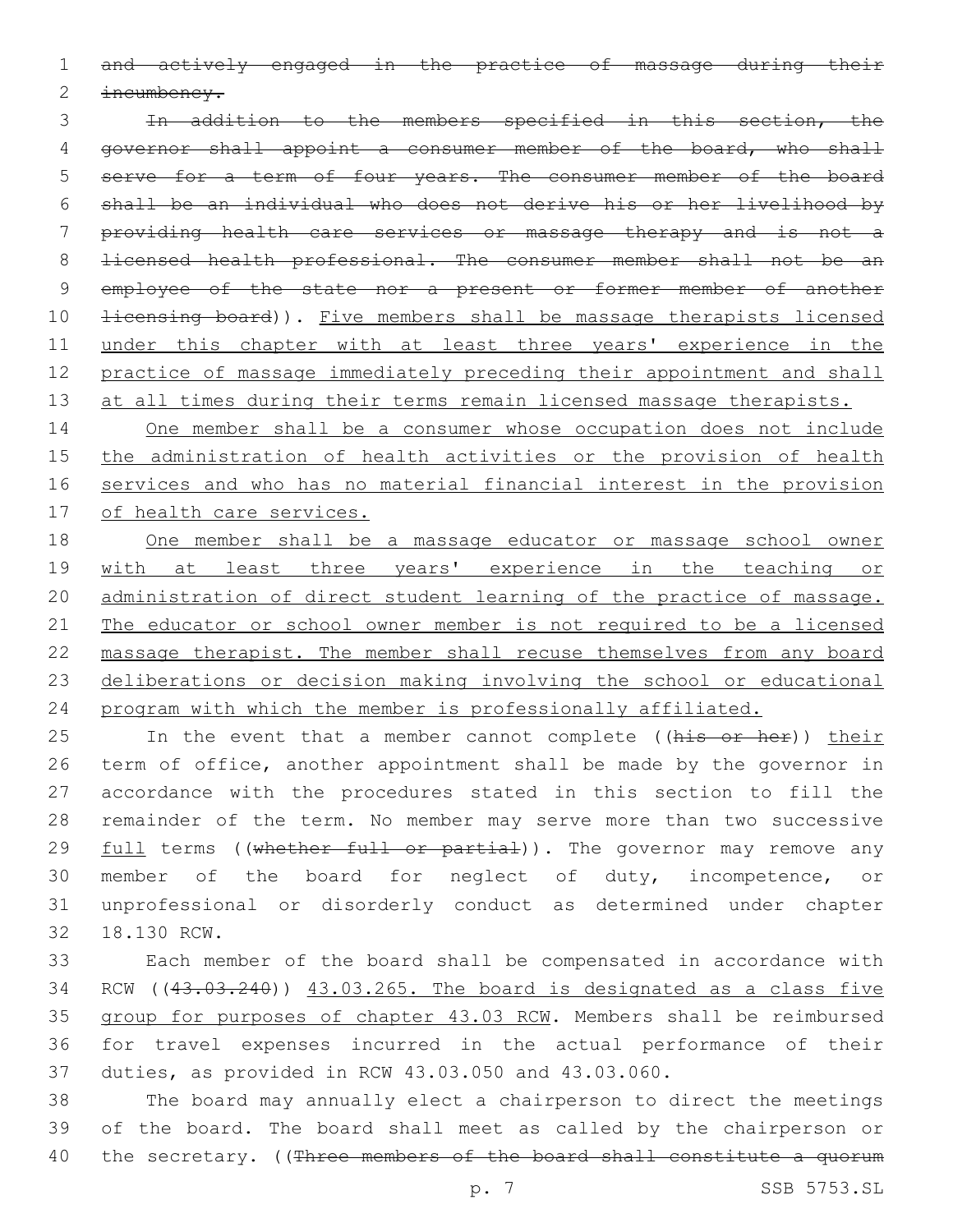of the board.)) A majority of the board members appointed and serving constitutes a quorum for the transaction of board business. The affirmative vote of a majority of a quorum of the board is required to carry a motion or resolution, to adopt a rule, or to pass a measure.

 **Sec. 10.** RCW 18.83.035 and 1989 c 226 s 1 are each amended to 7 read as follows:

 There is created the examining board of psychology which shall examine the qualifications of applicants for licensing. The board 10 shall consist of ((seven)) nine psychologists and two public members, 11 all appointed by the governor. The public members shall not be and have never been psychologists or in training to be psychologists; they may not have any household member who is a psychologist or in 14 training to be a psychologist; they may not participate or ever have participated in a commercial or professional field related to psychology, nor have a household member who has so participated; and they may not have had within two years before appointment a substantial financial interest in a person regulated by the board. 19 Each psychologist member of the board shall ((be a citizen of the 20 United States who has)) have actively practiced psychology in the state of Washington for at least three years immediately preceding appointment and who is licensed under this chapter. Board members shall be appointed for a term of five years, except that the terms of the existing appointees shall be adjusted by the governor so that no more than two members' terms expire each year with all subsequent appointments for a five-year term. Upon the death, resignation, or removal of a member, the governor shall appoint a successor to serve for the unexpired term. The board shall elect one of its members to 29 serve as chairperson.

 **Sec. 11.** RCW 18.83.045 and 1991 c 3 s 195 are each amended to 31 read as follows:

 The board shall meet at least once each year and at such other times as the board deems appropriate to properly discharge its duties. All meetings shall be held in Olympia, Washington, or such other places as may be designated by the secretary. Five members of the board shall constitute a quorum, except that oral examinations 37 may be conducted with only three psychologist members. A majority of the board members appointed and serving constitutes a quorum for the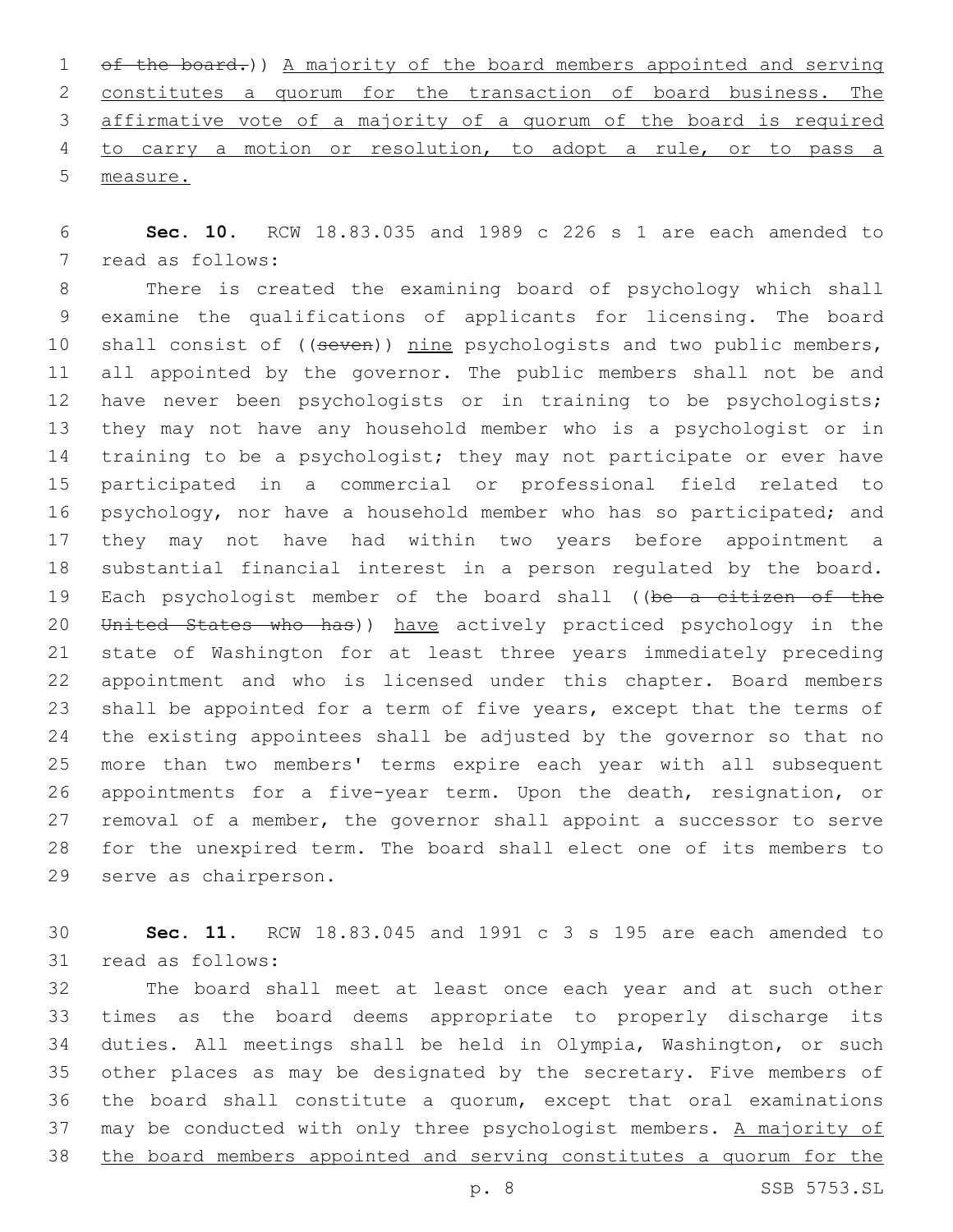transaction of board business. The affirmative vote of a majority of

2 a quorum of the board is required to carry a motion or resolution, to

3 adopt a rule, or to pass a measure.

 **Sec. 12.** RCW 18.83.051 and 1984 c 287 s 48 are each amended to 5 read as follows:

 Each member of the board shall be compensated in accordance with RCW ((43.03.240)) 43.03.265 and in addition thereto shall be reimbursed for travel expenses incurred in carrying out the duties of 9 the board in accordance with RCW 43.03.050 and 43.03.060. The board is designated as a class five group for purposes of chapter 43.03 RCW.

 **Sec. 13.** RCW 18.64.001 and 2013 c 19 s 3 are each amended to 13 read as follows:

 There shall be a state pharmacy quality assurance commission consisting of fifteen members, to be appointed by the governor by and with the advice and consent of the senate. Ten of the members shall be designated as pharmacist members, four of the members shall be designated a public member, and one member shall be a pharmacy 19 technician.

20 Each pharmacist member shall be a ((citizen of the United States 21 and a)) resident of this state, and at the time of his or her appointment shall have been a duly registered pharmacist under the laws of this state for a period of at least five consecutive years immediately preceding his or her appointment and shall at all times during his or her incumbency continue to be a duly licensed pharmacist: PROVIDED, That subject to the availability of qualified candidates the governor shall appoint pharmacist members representative of the areas of practice and geographically 29 representative of the state of Washington.

30 The public member shall be a ((eitizen of the United States and a)) resident of this state. The public member shall be appointed from the public at large, but shall not be affiliated with any aspect of 33 pharmacy.

 Members of the commission shall hold office for a term of four years, and the terms shall be staggered so that the terms of office of not more than two members will expire simultaneously on the third 37 Monday in January of each year.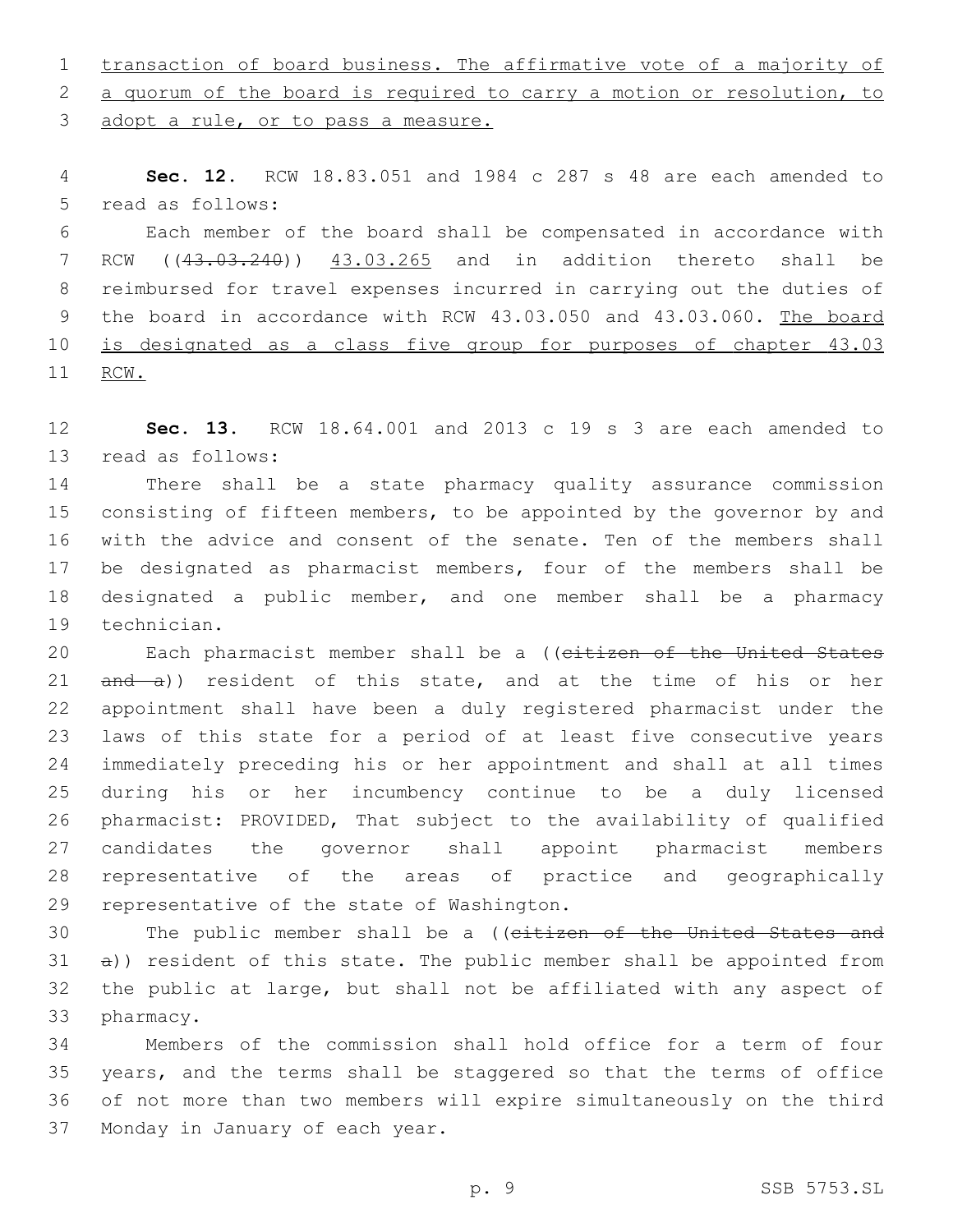No person who has been appointed to and served for two four year terms shall be eligible for appointment to the commission.

 Each member shall qualify by taking the usual oath of a state officer, which shall be filed with the secretary of state, and each member shall hold office for the term of his or her appointment and until his or her successor is appointed and qualified.

 In case of the resignation or disqualification of a member, or a vacancy occurring from any cause, the governor shall appoint a 9 successor for the unexpired term.

 **Sec. 14.** RCW 18.64.003 and 2013 c 19 s 4 are each amended to read as follows:11

 Members of the commission shall meet at such places and times as it shall determine and as often as necessary to discharge the duties imposed upon it. The commission shall elect a chairperson and a vice 15 chairperson from among its members. A majority of the commission members appointed and serving constitutes a quorum for the 17 transaction of commission business. The affirmative vote of a majority of a quorum of the commission is required to carry a motion 19 or resolution, to adopt a rule, or to pass a measure. The commission is designated as a class five group for purposes of chapter 43.03 RCW. Each member shall be compensated in accordance with RCW 22 ((43.03.240)) 43.03.265 and shall be reimbursed for travel expenses 23 in accordance with RCW 43.03.050 and 43.03.060.

 **Sec. 15.** RCW 18.64.005 and 2013 c 19 s 5 are each amended to 25 read as follows:

26 The commission shall:

 (1) Regulate the practice of pharmacy and enforce all laws placed 28 under its jurisdiction;

 (2) Prepare or determine the nature of, and supervise the grading of, examinations for applicants for pharmacists' licenses;

 (3) Establish the qualifications for licensure of pharmacists or 32 pharmacy interns;

 (4) Conduct hearings for the revocation or suspension of licenses, permits, registrations, certificates, or any other authority to practice granted by the commission, which hearings may also be conducted by an administrative law judge appointed under 37 chapter 34.12 RCW or a presiding officer designated by the commission. The commission may authorize the secretary, or their

p. 10 SSB 5753.SL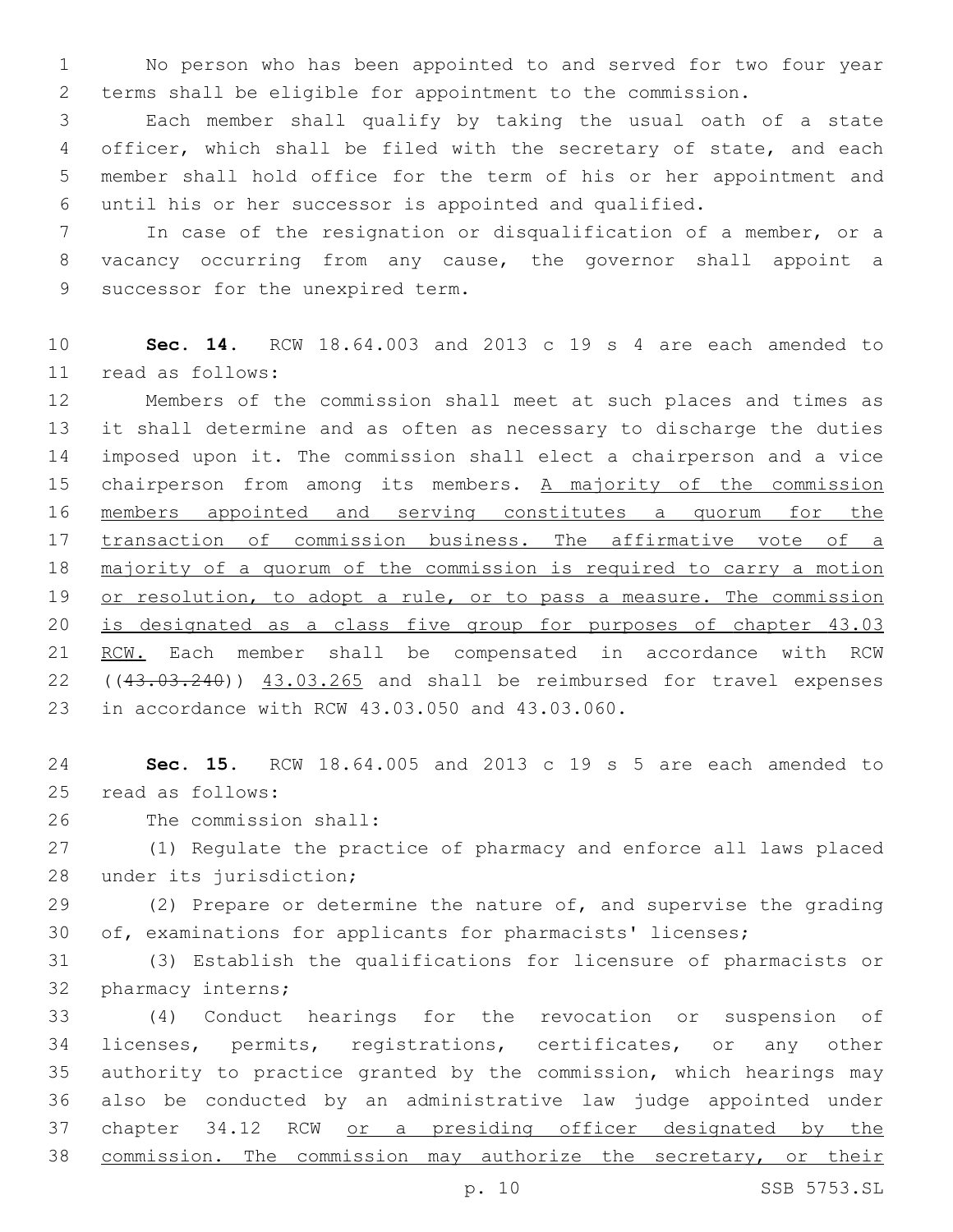designee, to serve as the presiding officer for any disciplinary proceedings of the commission authorized under this chapter. The presiding officer shall not vote on or make any final decision in 4 cases pertaining to standards of practice or where clinical expertise is necessary. All functions performed by the presiding officer shall 6 be subject to chapter 34.05 RCW;

 (5) Issue subpoenas and administer oaths in connection with any hearing, or disciplinary proceeding held under this chapter or any 9 other chapter assigned to the commission;

 (6) Assist the regularly constituted enforcement agencies of this state in enforcing all laws pertaining to drugs, controlled 12 substances, and the practice of pharmacy, or any other laws or rules 13 under its jurisdiction;

 (7) Promulgate rules for the dispensing, distribution, wholesaling, and manufacturing of drugs and devices and the practice 16 of pharmacy for the protection and promotion of the public health, safety, and welfare. Violation of any such rules shall constitute 18 grounds for refusal, suspension, or revocation of licenses or any other authority to practice issued by the commission;

 (8) Adopt rules establishing and governing continuing education requirements for pharmacists and other licensees applying for renewal 22 of licenses under this chapter;

 (9) Be immune, collectively and individually, from suit in any action, civil or criminal, based upon any disciplinary proceedings or other official acts performed as members of the commission. Such immunity shall apply to employees of the department when acting in 27 the course of disciplinary proceedings;

 (10) Suggest strategies for preventing, reducing, and eliminating drug misuse, diversion, and abuse, including professional and public education, and treatment of persons misusing and abusing drugs;

 (11) Conduct or encourage educational programs to be conducted to prevent the misuse, diversion, and abuse of drugs for health care 33 practitioners and licensed or certified health care facilities;

 (12) Monitor trends of drug misuse, diversion, and abuse and make periodic reports to disciplinary boards of licensed health care practitioners and education, treatment, and appropriate law 37 enforcement agencies regarding these trends;

 (13) Enter into written agreements with all other state and federal agencies with any responsibility for controlling drug misuse, diversion, or abuse and with health maintenance organizations, health

p. 11 SSB 5753.SL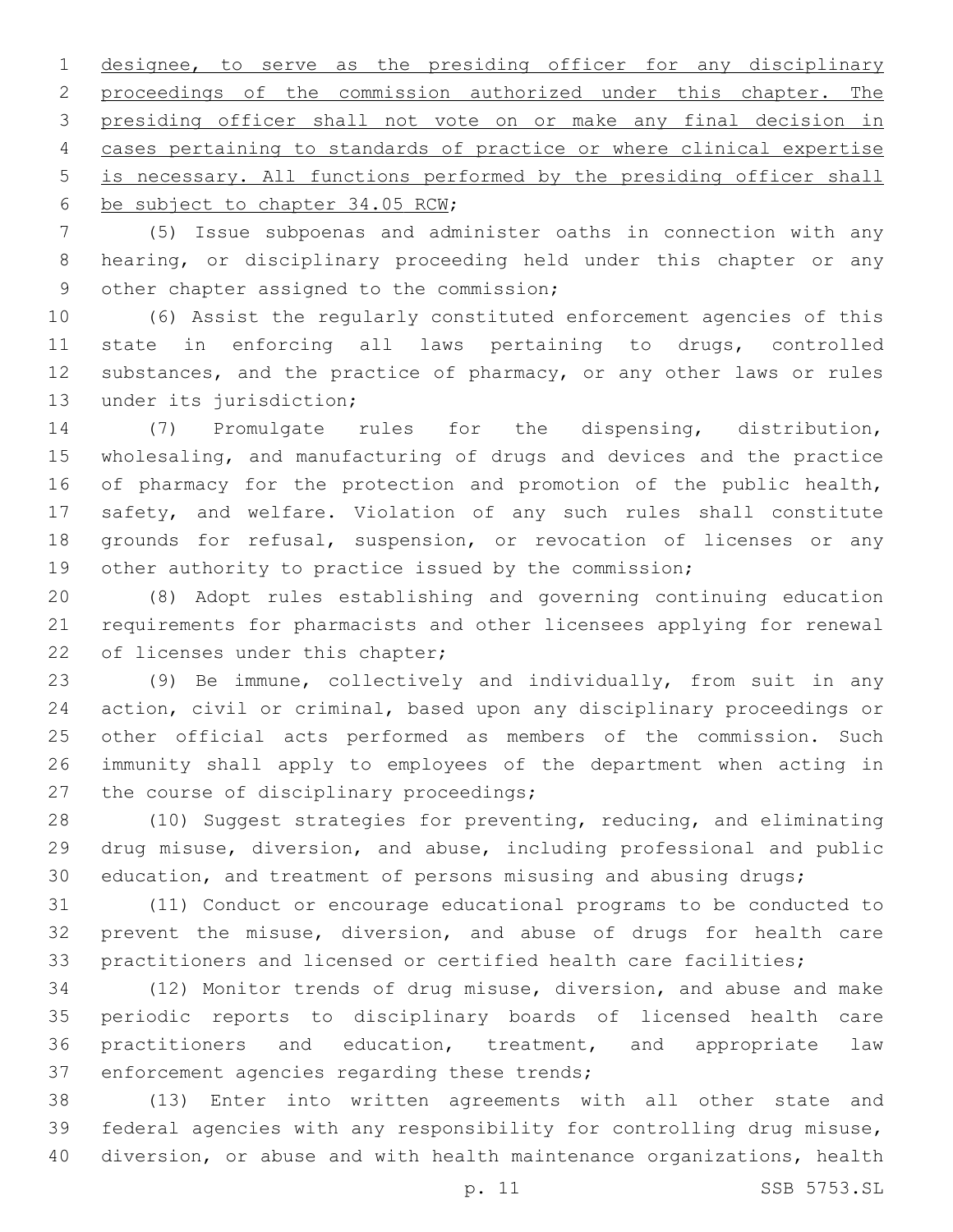care service contractors, and health care providers to assist and promote coordination of agencies responsible for ensuring compliance with controlled substances laws and to monitor observance of these laws and cooperation between these agencies. The department of social and health services, the department of labor and industries, and any other state agency including licensure disciplinary boards, shall refer all apparent instances of over-prescribing by practitioners and all apparent instances of legend drug overuse to the department. The department shall also encourage such referral by health maintenance organizations, health service contractors, and health care providers.

 **Sec. 16.** RCW 18.64.310 and 2013 c 19 s 21 are each amended to 12 read as follows:

13 The department shall:

 (1) Establish reasonable license and examination fees and fees for services to other agencies in accordance with RCW 43.70.250 and 43.70.280. In cases where there are unanticipated demands for 17 services, the department may request payment for services directly from the agencies for whom the services are performed, to the extent that revenues or other funds are available. Drug-related investigations regarding licensed health care practitioners shall be funded by an appropriation to the department from the health professions account. The payment may be made on either an advance or a reimbursable basis as approved by the director of financial 24 management;

 (2) Employ, with confirmation by the commission, an executive officer, who shall be exempt from the provisions of chapter 41.06 RCW 27 and who shall ((be a pharmacist licensed in Washington, and)) employ inspectors, investigators, chemists, and other persons as necessary 29 to assist it for any purpose which it may deem necessary;

 (3) Investigate and prosecute, at the direction of the commission, including use of subpoena powers, violations of law or regulations under its jurisdiction or the jurisdiction of the 33 commission:

 (4) Make, at the direction of the commission, inspections and investigations of pharmacies and other places, including dispensing machines, in which drugs or devices are stored, held, compounded, dispensed, sold, or administered to the ultimate consumer, to take and analyze any drugs or devices and to seize and condemn any drugs or devices which are adulterated, misbranded, stored, held,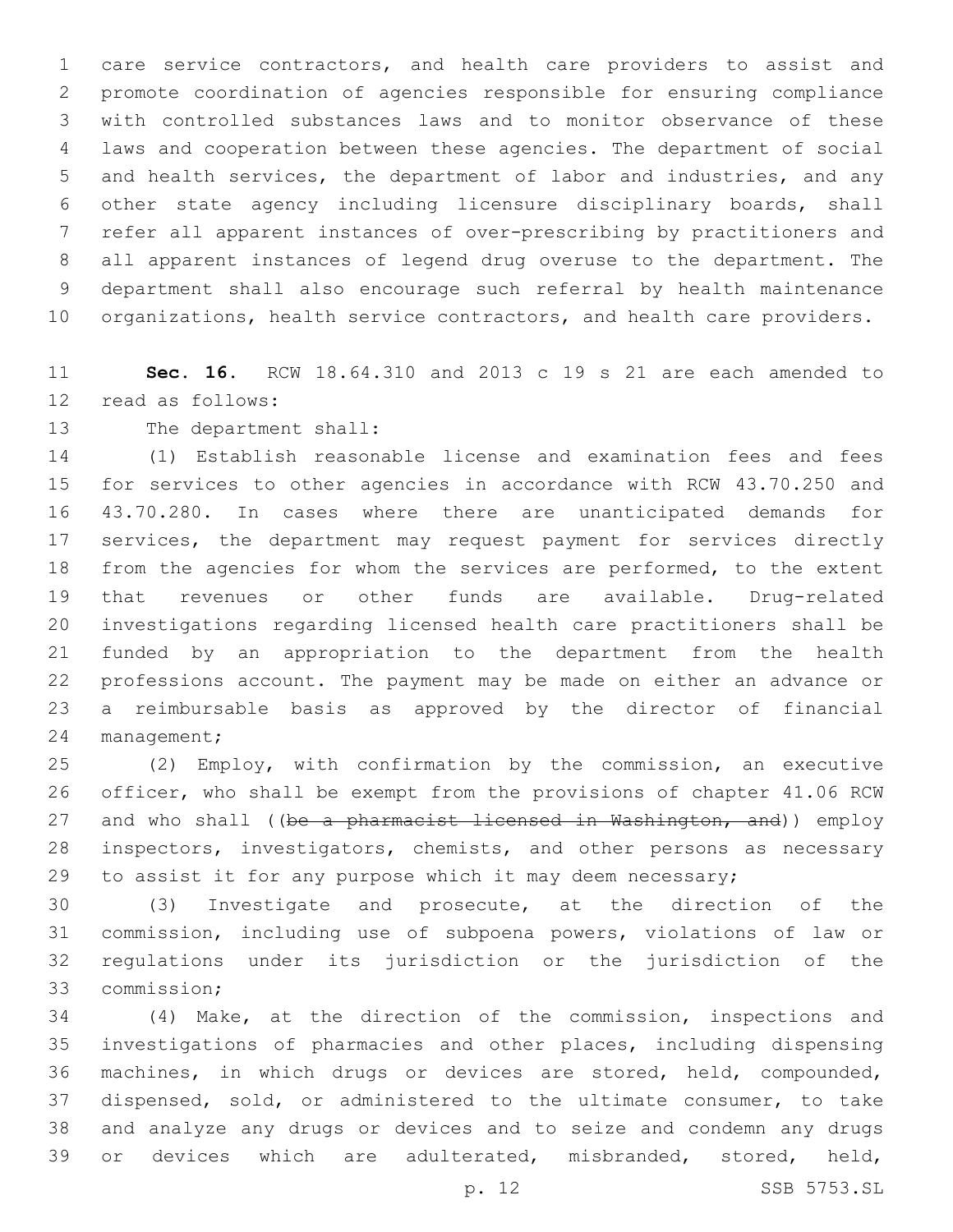dispensed, distributed, administered, or compounded in violation of or contrary to law. The written operating agreement between the department and the commission, as required by RCW 43.70.240 shall include provisions for the department to involve the commission in 5 carrying out its duties required by this section.

 NEW SECTION. **Sec. 17.** A new section is added to chapter 18.64 7 RCW to read as follows:

 The commission may appoint members of panels of at least three members. A quorum for transaction of any business by a panel is a minimum of three members. A majority vote of a quorum of the panel is required to transact business delegated to it by the commission 12 including, but not limited to, licensing, disciplinary, and 13 adjudicative actions.

 NEW SECTION. **Sec. 18.** A new section is added to chapter 18.59 15 RCW to read as follows:

 Each member of the board shall be compensated in accordance with RCW 43.03.265. Members shall be reimbursed for travel expenses incurred in the actual performance of their duties, as provided in RCW 43.03.050 and 43.03.060. The board is designated as a class five 20 group for purposes of chapter 43.03 RCW.

 **Sec. 19.** RCW 18.59.120 and 2011 c 336 s 492 are each amended to 22 read as follows:

 (1) There is established a board of occupational therapy practice. The board shall consist of five members appointed by the governor, who may consider the persons who are recommended for appointment by occupational therapy associations of the state. The members of the board shall be residents of the state. Four of the members shall have been engaged in rendering services to the public, teaching, or research in occupational therapy for at least five years immediately preceding their appointment. Three of these four board members shall be occupational therapists who shall at all times be holders of licenses for the practice of occupational therapy in the 33 state, ((except for the initial members of the board,)) all of whom shall fulfill the requirements for licensure under this chapter. At least one member of the board shall be an occupational therapy assistant licensed to assist in the practice of occupational therapy, except for the initial member appointed to this position, who shall

p. 13 SSB 5753.SL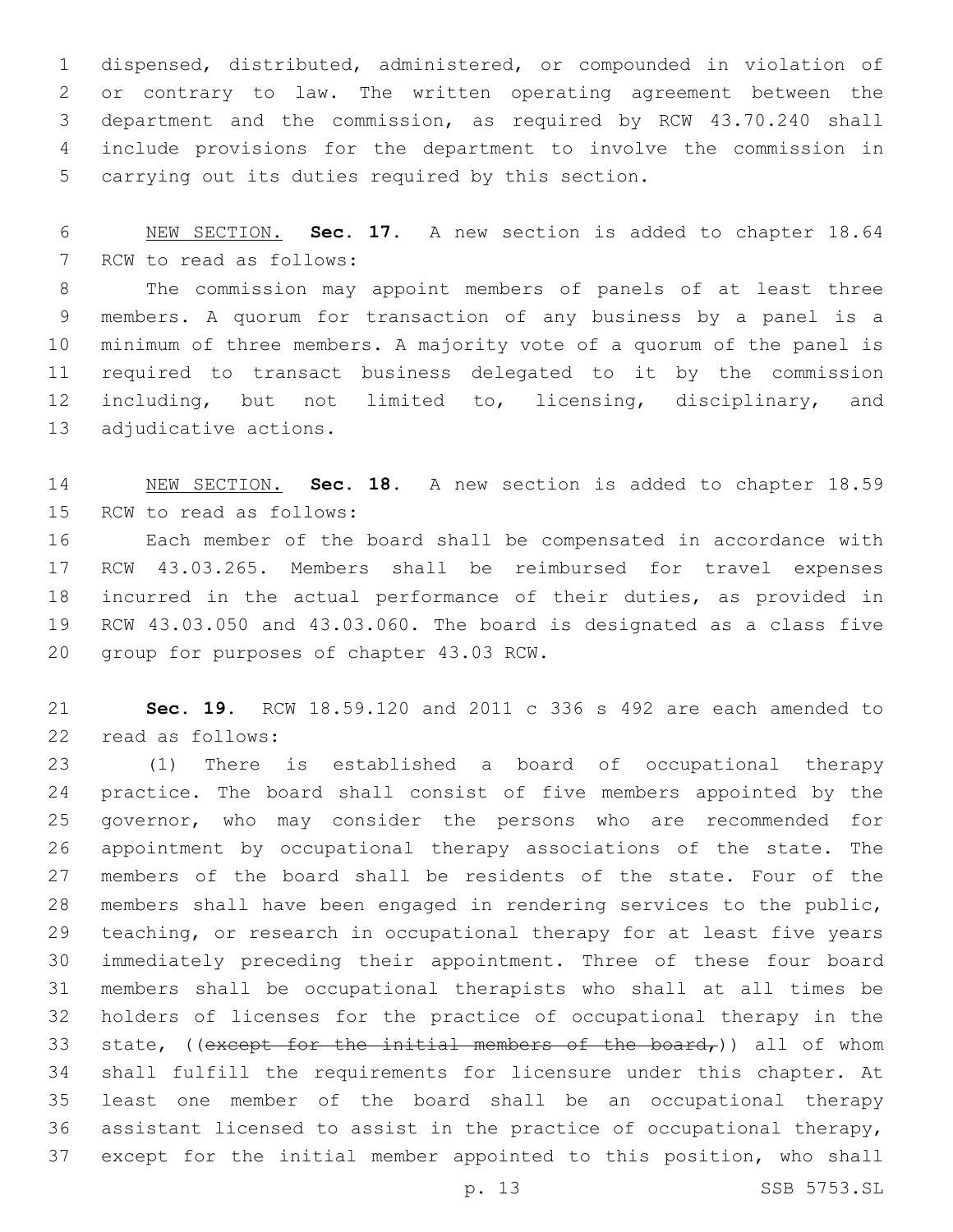fulfill the requirements for licensure as a occupational therapy assistant under this chapter. The remaining member of the board shall be a member of the public with an interest in the rights of consumers of health services.4

 (2) ((The governor shall, within sixty days after June 7, 1984, appoint one member for a term of one year, two members for a term of 7 two years, and two members for a term of three years.)) Appointments ((made thereafter)) shall be for three-year terms, but no person shall be appointed to serve more than two consecutive full terms. Terms shall begin on the first day of the calendar year and end on the last day of the calendar year or until successors are appointed, except for the initial appointed members, who shall serve through the last calendar day of the year in which they are appointed before commencing the terms prescribed by this section. The governor shall make appointments for vacancies in unexpired terms within ninety days 16 after the vacancies occur.

 (3) The board shall meet during the first month of each calendar year to select a chair and for other purposes. At least one additional meeting shall be held before the end of each calendar year. Further meetings may be convened at the call of the chair or 21 the written request of any two board members. ((A majority of members of the board constitutes a quorum for all purposes.)) A majority of the board members appointed and serving constitutes a quorum for the transaction of board business. The affirmative vote of a majority of 25 a quorum of the board is required to carry a motion or resolution, to 26 adopt a rule, or to pass a measure. All meetings of the board shall be open to the public, except that the board may hold closed sessions to prepare, approve, grade, or administer examinations or, upon request of an applicant who fails an examination, to prepare a response indicating the reasons for the applicant's failure.

 (((4) Members of the board shall receive compensation in the amount of fifty dollars for each day's attendance at proper meetings 33 of the committee.))

 **Sec. 20.** RCW 18.30.050 and 2002 c 160 s 4 are each amended to 35 read as follows:

 (1) The Washington state board of denturists is created. The board shall consist of seven members appointed by the secretary as 38 follows: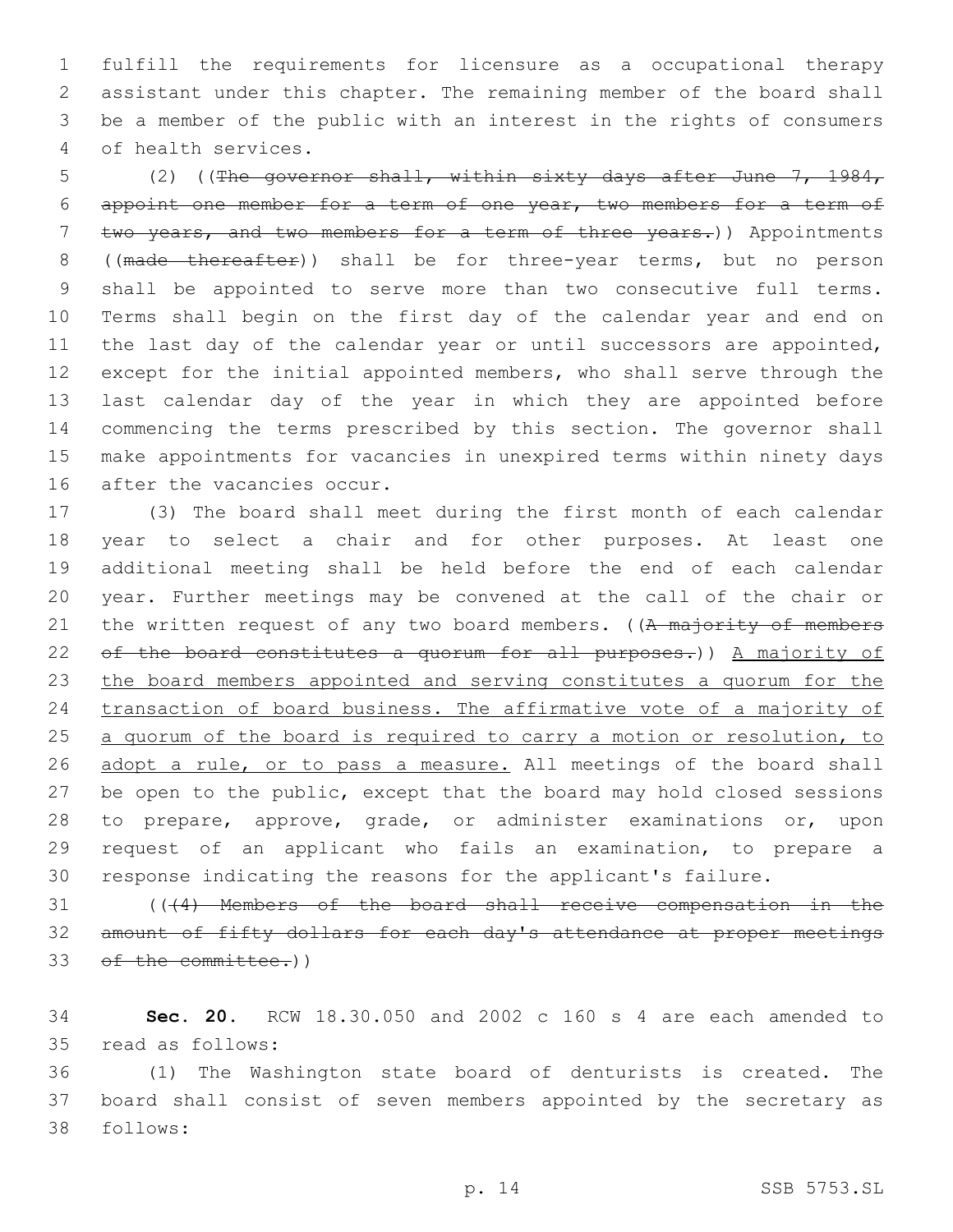(a) Four members of the board must be denturists licensed under this chapter, except initial appointees, who must have five years' experience in the field of denturism or a related field.

 (b) Two members shall be selected from persons who are not affiliated with any health care profession or facility, at least one of whom must be over sixty-five years of age representing the 7 elderly.

 (c) One member must be a dentist licensed in the state of 9 Washington.

 (2) The members of the board shall serve for terms of three 11 years. ((The terms of the initial members shall be staggered, with the members appointed under subsection (1)(a) of this section serving 13 two-year and three-year terms initially and the members appointed 14 under subsection (1)(b) and (c) of this section serving one-year, 15 two-year, and three-year terms initially. Vacancies shall be filled 16 in the same manner as the original appointments are made.)) Appointments to fill vacancies shall be for the remainder of the 18 unexpired term of the vacant position.

(3) No appointee may serve more than two consecutive terms.

 (4) Members of the board shall be reimbursed for travel expenses under RCW 43.03.050 and 43.03.060. Each member of the board shall be compensated in accordance with RCW 43.03.265. The board is designated as a class five group for purposes of chapter 43.03 RCW.

 (5) A member of the board may be removed for just cause by the 25 secretary.

 **Sec. 21.** RCW 18.30.060 and 1995 c 1 s 7 are each amended to read as follows:27

 (1) The board shall elect a chairperson of the board annually. The same person may not hold the office of chairperson for more than 30 three years in succession.

 (2) ((A majority of the board constitutes a quorum for all purposes, and a majority vote of the members voting governs the decisions of the board.)) A majority of the board members appointed 34 and serving constitutes a quorum for the transaction of board business. The affirmative vote of a majority of a quorum of the board is required to carry a motion or resolution, to adopt a rule, or to pass a measure.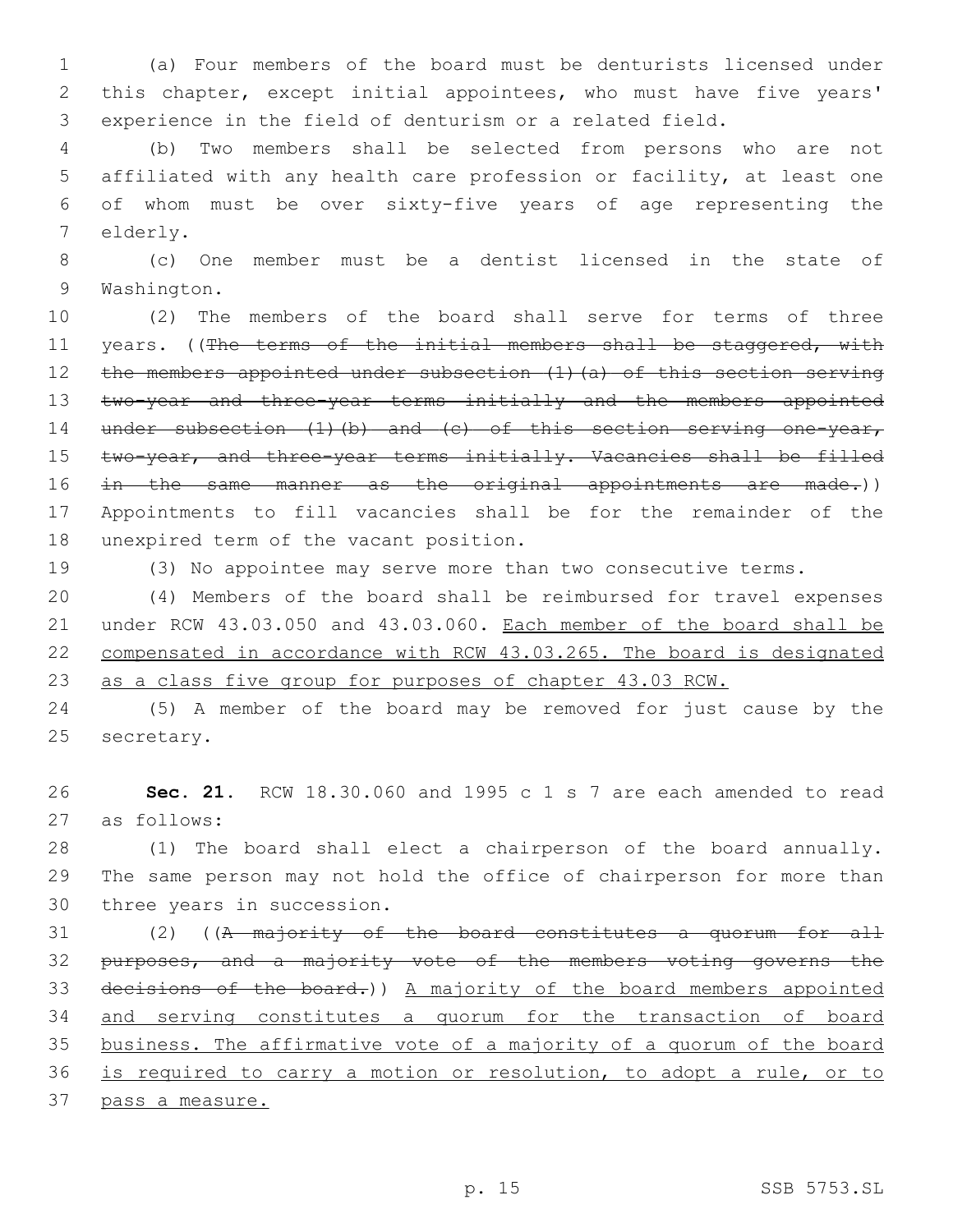**Sec. 22.** RCW 18.36A.150 and 2011 c 41 s 1 are each amended to 2 read as follows:

 (1) There is created the board of naturopathy consisting of seven members appointed by the governor to four-year terms. Five members of the board shall be persons licensed under this chapter and two shall be members of the public. No member may serve more than two consecutive full terms. Members hold office until their successors 8 are appointed. ((The governor may appoint the initial members of the 9 board to staggered terms from one to four years. Thereafter, all)) 10 All members shall be appointed to full four-year terms.

 (2) The public members of the board may not be a member of any other health care licensing board or commission, have a fiduciary obligation to a facility rendering services regulated under this chapter, or have a material or financial interest in the rendering of 15 services regulated under this chapter.

 (3) The board shall elect officers each year. The board shall meet at least twice each year and may hold additional meetings as called by the chair. Meetings of the board are open to the public, except that the board may hold executive sessions to the extent permitted by chapter 42.30 RCW. The department shall provide secretarial, clerical, and other assistance as required by the board.

 (4) Each member of the board shall be compensated in accordance 23 with RCW ((43.03.240)) 43.03.265. Members shall be reimbursed for travel expenses incurred in the actual performance of their duties, 25 as provided in RCW 43.03.050 and 43.03.060. The board is designated as a class five group for purposes of chapter 43.03 RCW.

 (5) A majority of the board members appointed and serving constitutes a quorum for the transaction of board business. The affirmative vote of a majority of a quorum of the board is required to carry a motion or resolution, to adopt a rule, or to pass a 31 measure.

 (6) The board may appoint members to panels of at least three members. A quorum for transaction of any business by a panel is a minimum of three members. A majority vote of a quorum of the panel is required to transact business delegated to it by the board.

 (7) The board may adopt such rules as are consistent with this chapter as may be deemed necessary and proper to carry out the 38 purposes of this chapter.

 (8) The governor may remove a member of the board for neglect of duty, misconduct, or malfeasance or misfeasance in office. Whenever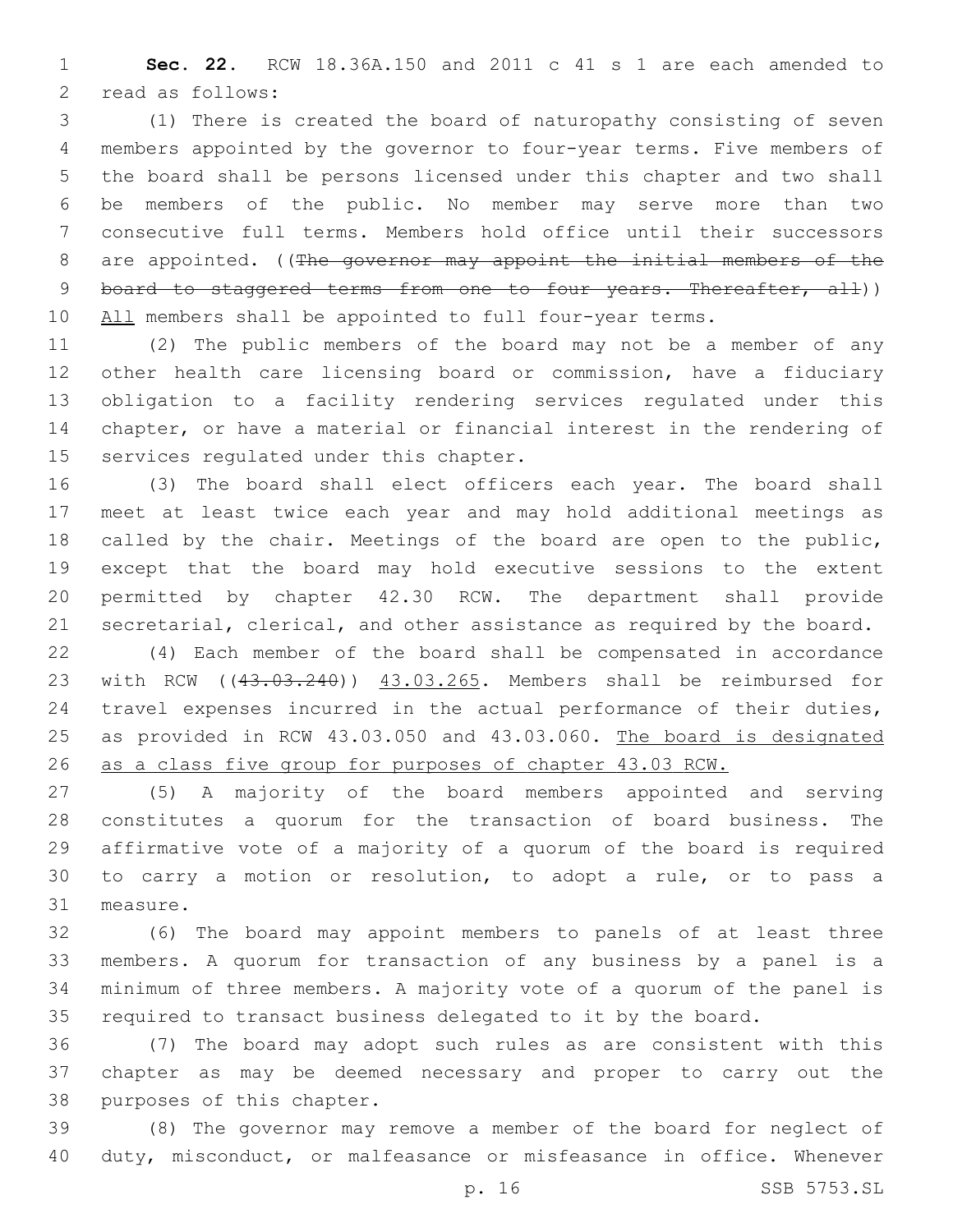the governor is satisfied that a member of the board has been guilty of neglect of duty, misconduct, or malfeasance or misfeasance in office, he or she shall file with the secretary of state a statement of the cause for and the order of removal from office, and the secretary shall immediately send a certified copy of the order of removal and statement of causes by certified mail to the last known post office address of the member. If a vacancy occurs on the board, the governor shall appoint a replacement to fill the remainder of the 9 unexpired term.

10 **Sec. 23.** RCW 18.54.030 and 2011 c 336 s 489 are each amended to read as follows:11

12 The initial composition of the optometry board includes the three 13 members of the examining committee for optometry plus two more 14 optometrists to be appointed by the governor.

15 The governor must make all appointments to the optometry board. 16 Only optometrists who are ((citizens of the United States,)) 17 residents of this state, having been licensed to practice and 18 practicing optometry in this state for a period of at least four 19 years immediately preceding the effective date of appointment, and 20 who have no connection ((with any school or college embracing the 21 teaching of optometry or)) with any optical supply business may be 22 appointed.

23 ((The governor may set the terms of office of the initial board 24 at his or her discretion, to establish the following perpetual 25 succession: The terms of the initial board include one position for 26 one year, two for two years, and two for three years; and upon the 27 expiration of the terms of the initial board, all)) All appointments 28 are for three years.

29 In addition to the members specified in this section, the 30 governor shall appoint a consumer member of the board, who shall 31 serve for a term of three years.

32 In the event that a vacancy occurs on the board in the middle of 33 an appointee's term, the governor must appoint a successor for the 34 unexpired portion of the term only.

35 **Sec. 24.** RCW 18.54.060 and 1963 c 25 s 6 are each amended to read as follows:36

37 ((Three members constitute a quorum for the transaction of 38 business of the board)) A majority of the board members appointed and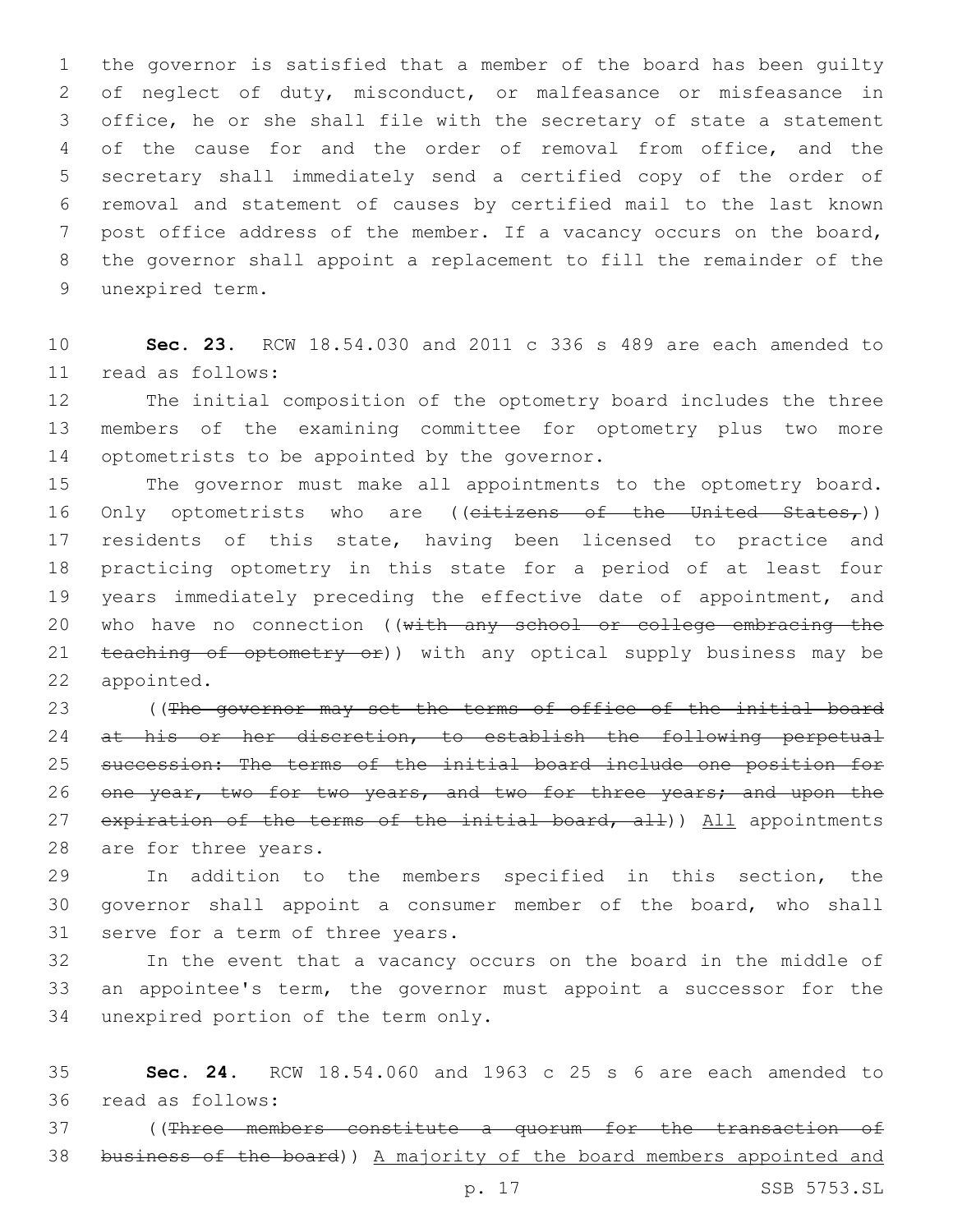serving constitutes a quorum for the transaction of board business. The affirmative vote of a majority of a quorum of the board is required to carry a motion or resolution, to adopt a rule, or to pass 4 a measure.

 **Sec. 25.** RCW 18.54.130 and 1984 c 287 s 41 are each amended to read as follows:6

 Members of the board are entitled to receive their travel expenses in accordance with RCW 43.03.050 and 43.03.060. Each member of the board will also be compensated in accordance with RCW 10 ((43.03.240)) 43.03.265. The board is designated as a class five 11 group for purposes of chapter 43.03 RCW.

 **Sec. 26.** RCW 18.35.150 and 2014 c 189 s 12 are each amended to 13 read as follows:

 (1) There is created hereby the board of hearing and speech to govern the three separate professions: Hearing aid specialist, audiology, and speech-language pathology. The board shall consist of 17 eleven members to be appointed by the governor.

 (2) Members of the board shall be residents of this state. Three members shall represent the public and shall have an interest in the rights of consumers of health services, and shall not be or have been a member of, or married to a member of, another licensing board, a licensee of a health occupation board, an employee of a health facility, nor derive his or her primary livelihood from the provision of health services at any level of responsibility. Two members shall be hearing aid specialists who are licensed under this chapter, have at least five years of experience in the practice of hearing instrument fitting and dispensing, and must be actively engaged in fitting and dispensing within two years of appointment. Two members of the board shall be audiologists licensed under this chapter who have at least five years of experience in the practice of audiology and must be actively engaged in practice within two years of appointment. Two members of the board shall be speech-language pathologists licensed under this chapter who have at least five years of experience in the practice of speech-language pathology and must be actively engaged in practice within two years of appointment. One advisory nonvoting member shall be a speech-language pathology assistant certified in Washington. One advisory nonvoting member shall be a medical physician licensed in the state of Washington.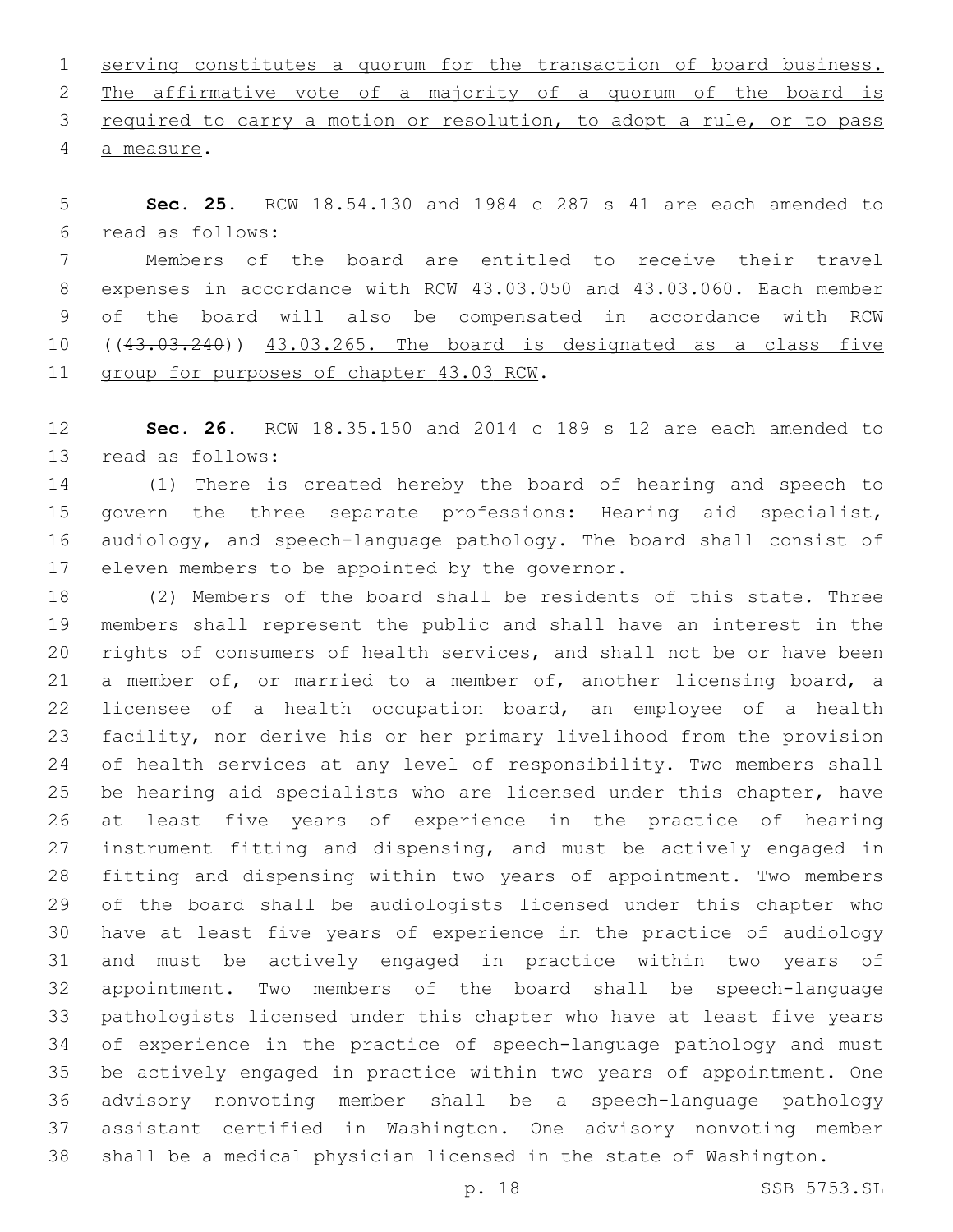1 (3) The term of office of a member is three years. ((Of the initial appointments, one hearing aid specialist, one speech-language pathologist, one audiologist, and one consumer shall be appointed for a term of two years, and one hearing aid specialist, one speech- language pathologist, one audiologist, and two consumers shall be appointed for a term of three years. Thereafter, all appointments shall be made for expired terms.)) No member shall be appointed to serve more than two consecutive terms. A member shall continue to serve until a successor has been appointed. The governor shall either reappoint the member or appoint a successor to assume the member's duties at the expiration of his or her predecessor's term. A vacancy in the office of a member shall be filled by appointment for the 13 unexpired term.

 (4) The chair shall rotate annually among the hearing aid specialists, speech-language pathologists, audiologists, and public members serving on the board. In the absence of the chair, the board shall appoint an interim chair. In event of a tie vote, the issue shall be brought to a second vote and the chair shall refrain from 19 voting.

 (5) The board shall meet at least once each year, at a place, day 21 and hour determined by the board, unless otherwise directed by a majority of board members. The board shall also meet at such other times and places as are requested by the department or by three 24 members of the board. ((A quorum is a majority of the board. A hearing aid specialist, speech-language pathologist, and audiologist 26 must be represented.) A majority of the board members appointed and serving constitutes a quorum for the transaction of board business. 28 The affirmative vote of a majority of a quorum of the board is required to carry a motion or resolution, to adopt a rule, or to pass a measure. Meetings of the board shall be open and public, except the board may hold executive sessions to the extent permitted by chapter 32 42.30 RCW.

 (6) Members of the board shall be compensated in accordance with 34 RCW ((43.03.240)) 43.03.265 and shall be reimbursed for their travel expenses in accordance with RCW 43.03.050 and 43.03.060. The board is designated as a class five group for purposes of chapter 43.03 RCW.

 (7) The governor may remove a member of the board for cause at 38 the recommendation of a majority of the board.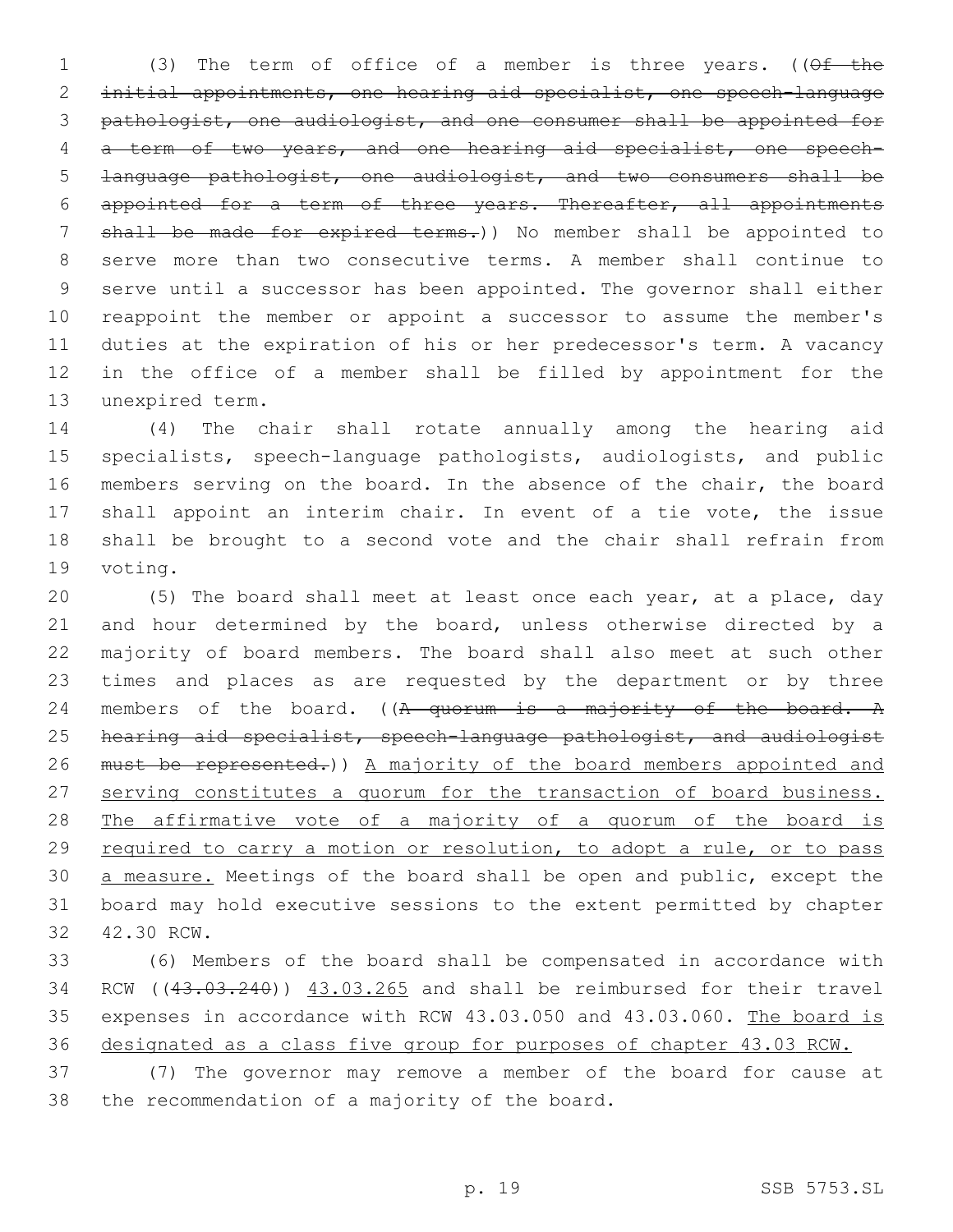**Sec. 27.** RCW 18.57.003 and 2017 c 101 s 1 are each amended to 2 read as follows:

 There is hereby created an agency of the state of Washington, consisting of eleven individuals appointed by the governor to be known as the Washington state board of osteopathic medicine and 6 surgery.

 On expiration of the term of any member, the governor shall appoint for a period of five years a qualified individual to take the place of such member. Each member shall hold office until the expiration of the term for which such member is appointed or until a successor shall have been appointed and shall have qualified. Initial appointments shall be made and vacancies in the membership of the board shall be filled for the unexpired term by appointment by the 14 governor.

15 Each member of the board shall be ((a citizen of the United 16 States and must be)) an actual resident of this state. Two members must be consumers who have neither a financial nor a fiduciary relationship to a health care delivery system, one member must have been in active practice as a licensed osteopathic physician assistant in this state for at least five years immediately preceding appointment, and every other member must have been in active practice as a licensed osteopathic physician and surgeon in this state for at least five years immediately preceding appointment.

24 The board shall elect a chairperson( $(\tau$  a secretary,)) and a vice chairperson from its members. Meetings of the board shall be held at least four times a year and at such place as the board shall determine and at such other times and places as the board deems 28 necessary.

29 ((An affirmative vote of a simple majority of the members present at a meeting or hearing shall be required for the board to take any official action. The board may not take any action without a quorum 32 of the board members present. A simple majority of the board members currently serving constitutes a quorum of the board.)) A majority of the board members appointed and serving constitutes a quorum for the transaction of board business. The affirmative vote of a majority of a quorum of the board is required to carry a motion or resolution, to adopt a rule, or to pass a measure.

 Each member of the board shall be compensated in accordance with RCW 43.03.265 and shall be reimbursed for travel expenses in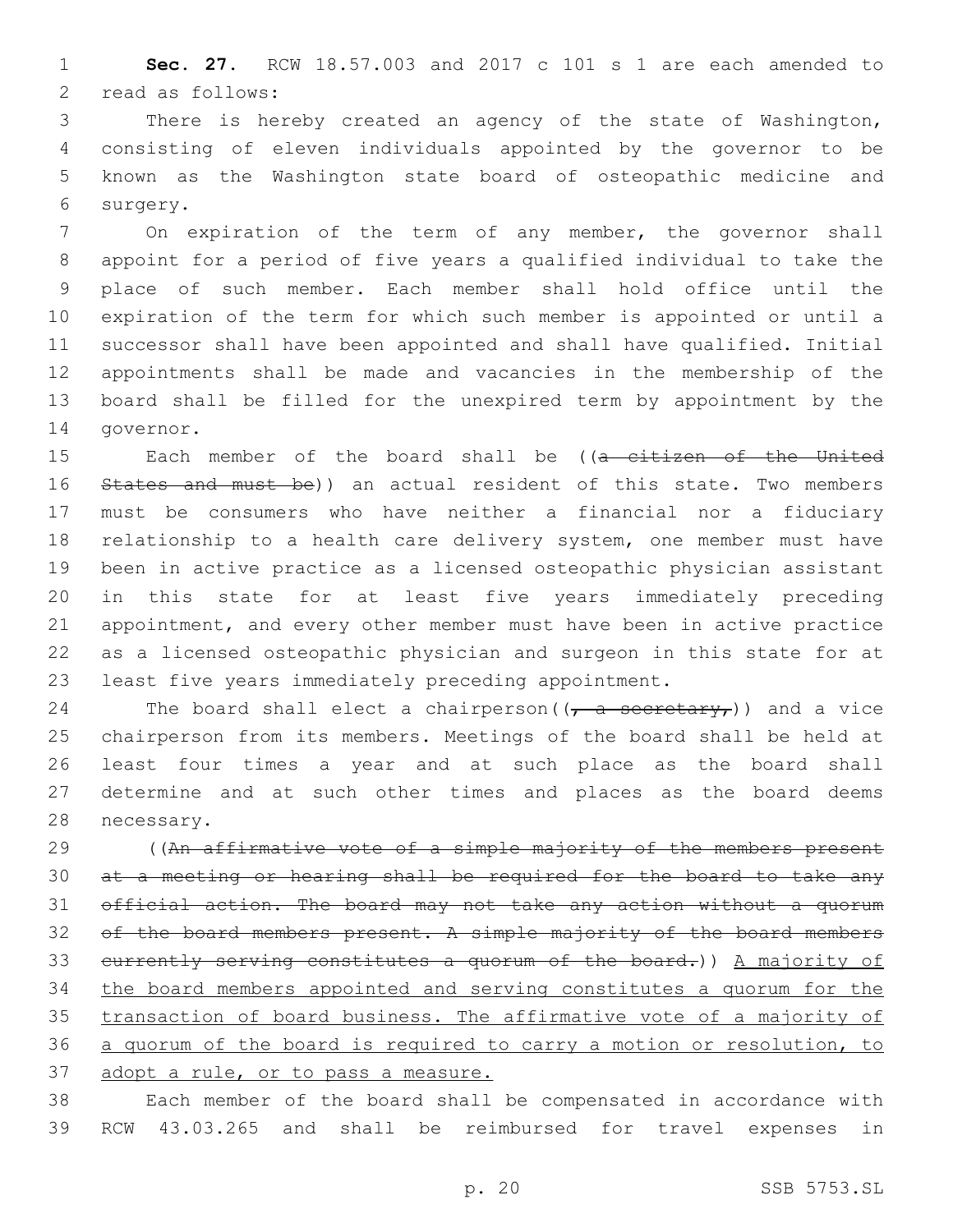accordance with RCW 43.03.050 and 43.03.060. The board is a class five group for purposes of chapter 43.03 RCW.2

 Any member of the board may be removed by the governor for neglect of duty, misconduct, malfeasance or misfeasance in office, or upon written request of two-thirds of the physicians licensed under 6 this chapter and in active practice in this state.

 **Sec. 28.** RCW 18.57.003 and 2020 c 80 s 14 are each amended to 8 read as follows:

 There is hereby created an agency of the state of Washington, consisting of eleven individuals appointed by the governor to be known as the Washington state board of osteopathic medicine and 12 surgery.

13 On expiration of the term of any member, the governor shall appoint for a period of five years a qualified individual to take the place of such member. Each member shall hold office until the expiration of the term for which such member is appointed or until a successor shall have been appointed and shall have qualified. Initial appointments shall be made and vacancies in the membership of the board shall be filled for the unexpired term by appointment by the 20 qovernor.

21 Each member of the board shall be ((a citizen of the United 22 States and must be)) an actual resident of this state. Two members must be consumers who have neither a financial nor a fiduciary 24 relationship to a health care delivery system, and every other member must have been in active practice as a licensed osteopathic physician and surgeon in this state for at least five years immediately 27 preceding appointment.

28 The board shall elect a chairperson( $(\tau_a$  secretary,)) and a vice chairperson from its members. Meetings of the board shall be held at least four times a year and at such place as the board shall determine and at such other times and places as the board deems 32 necessary.

 ((An affirmative vote of a simple majority of the members present 34 at a meeting or hearing shall be required for the board to take any official action. The board may not take any action without a quorum of the board members present. A simple majority of the board members 37 eurrently serving constitutes a quorum of the board.)) A majority of the board members appointed and serving constitutes a quorum for the transaction of board business. The affirmative vote of a majority of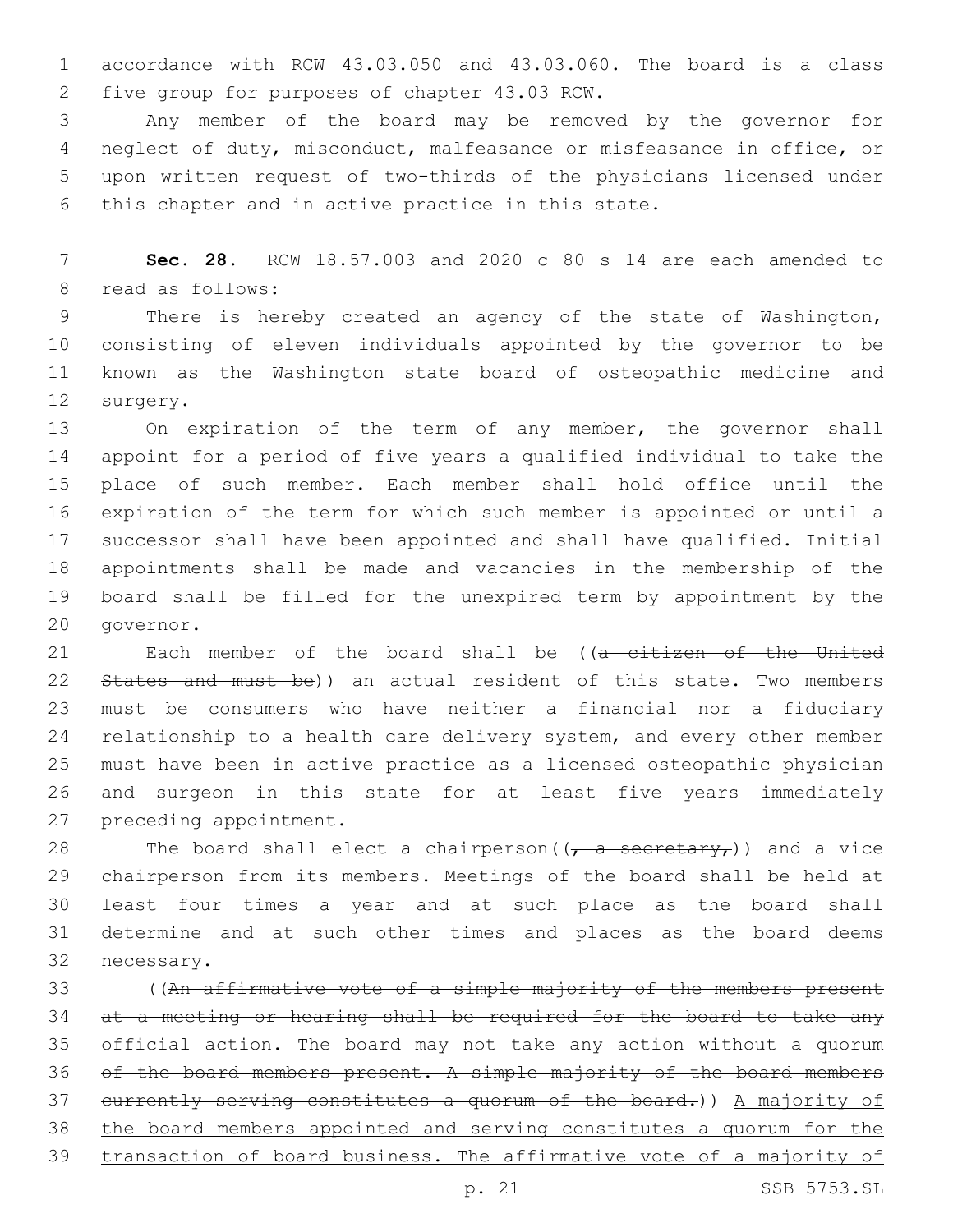a quorum of the board is required to carry a motion or resolution, to

2 adopt a rule, or to pass a measure.

 Each member of the board shall be compensated in accordance with RCW 43.03.265 and shall be reimbursed for travel expenses in accordance with RCW 43.03.050 and 43.03.060. The board is a class five group for purposes of chapter 43.03 RCW.6

 Any member of the board may be removed by the governor for neglect of duty, misconduct, malfeasance or misfeasance in office, or upon written request of two-thirds of the physicians licensed under this chapter and in active practice in this state.

 **Sec. 29.** RCW 18.22.014 and 2020 c 248 s 2 are each amended to 12 read as follows:

 The board shall meet at the places and times it determines and as often as necessary to discharge its duties. The board shall elect a 15 chairperson( $(\tau)$ ) and a vice chairperson( $(\tau)$  and secretary)) from among its members. Members must be compensated in accordance with RCW 43.03.265 in addition to travel expenses provided by RCW 43.03.050 and 43.03.060. The board is a class five group for purposes of 19 chapter 43.03 RCW. ((A simple majority of the board members currently 20 serving constitutes a quorum of the board.)) A majority of the board members appointed and serving constitutes a quorum for the transaction of board business. The affirmative vote of a majority of 23 a quorum of the board is required to carry a motion or resolution, to adopt a rule, or to pass a measure.

 **Sec. 30.** RCW 18.200.060 and 1997 c 285 s 7 are each amended to 26 read as follows:

 (1) The secretary has the authority to appoint an advisory committee to further the purposes of this chapter. The secretary may consider the persons who are recommended for appointment by the orthotic and prosthetic associations of the state. The committee is composed of five members, one member initially appointed for a term of one year, two for a term of two years, and two for a term of three years. Subsequent appointments are for terms of three years. No person may serve as a member of the committee for more than two consecutive terms. Members of the advisory committee must be 36 residents of this state ((and citizens of the United States)). The committee is composed of three individuals licensed in the category designated and engaged in rendering services to the public. Two

p. 22 SSB 5753.SL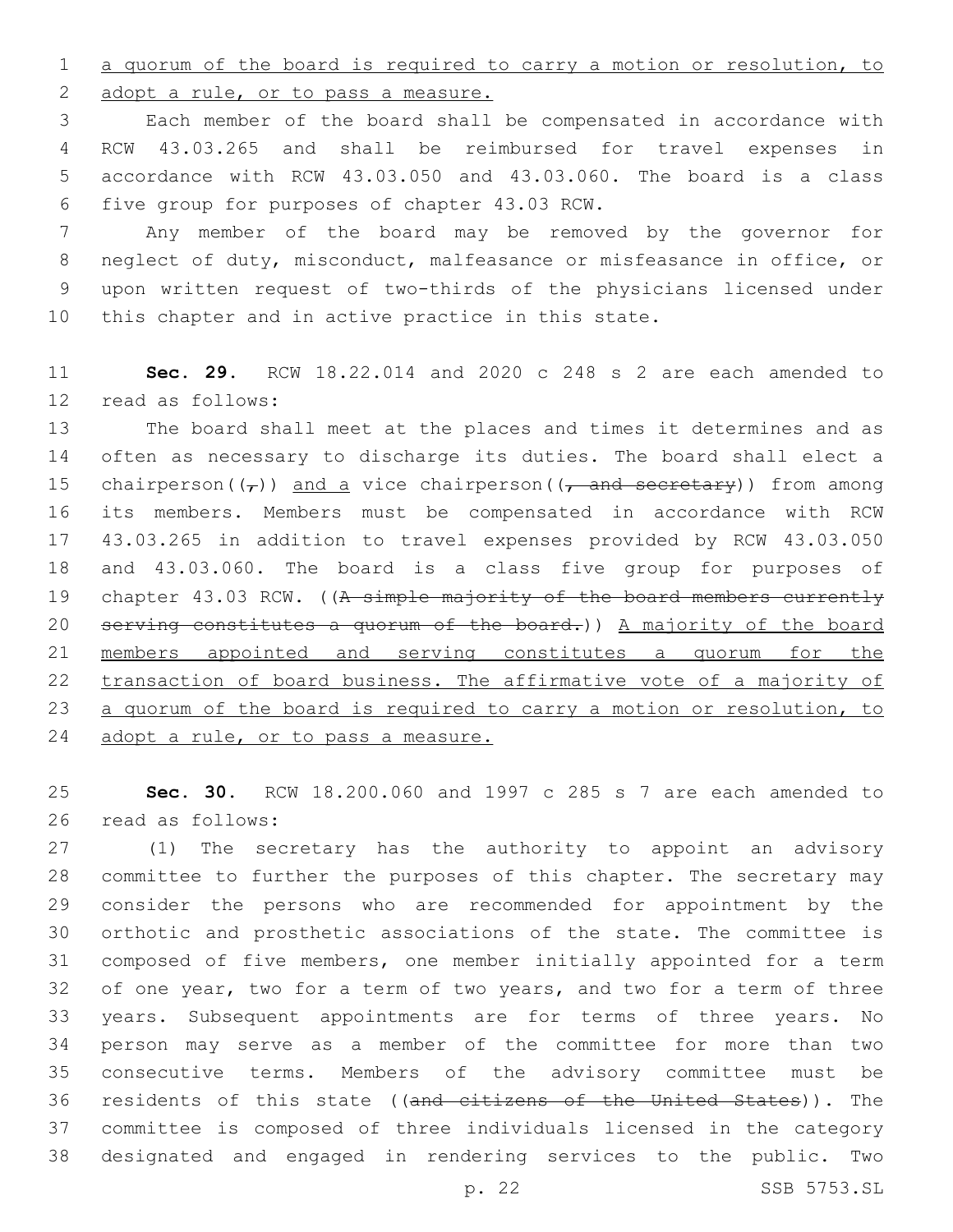members must at all times be holders of licenses for the practice of either prosthetics or orthotics, or both, in this state, except for the initial members of the advisory committee, all of whom must fulfill the requirements for licensure under this chapter. One member must be a practicing orthotist. One member must be a practicing prosthetist. One member must be licensed by the state as a physician licensed under chapter 18.57 or 18.71 RCW, specializing in orthopedic medicine or surgery or physiatry. Two members must represent the public at large and be unaffiliated directly or indirectly with the profession being credentialed but, to the extent possible, be consumers of orthotic and prosthetic services. The two members appointed to the advisory committee representing the public at large must have an interest in the rights of consumers of health services and must not be or have been a licensee of a health occupation committee or an employee of a health facility, nor derive his or her primary livelihood from the provision of health services at any level 17 of responsibility.

 (2) The secretary may remove any member of the advisory committee for cause as specified by rule. In the case of a vacancy, the secretary shall appoint a person to serve for the remainder of the 21 unexpired term.

 (3) The advisory committee may provide advice on matters specifically identified and requested by the secretary, such as 24 applications for licenses.

 (4) The advisory committee may be requested by the secretary to approve an examination required for licensure under this chapter.

 (5) The advisory committee may be requested by the secretary to review and monitor the exemptions to requirements of certain orthoses and prostheses in this chapter and recommend to the secretary any statutory changes that may be needed to properly protect the public.

 (6) The advisory committee, at the request of the secretary, may recommend rules in accordance with the administrative procedure act, chapter 34.05 RCW, relating to standards for appropriateness of 34 orthotic and prosthetic care.

 (7) The advisory committee shall meet at the times and places designated by the secretary and hold meetings during the year as necessary to provide advice to the secretary. The committee may elect a chair and a vice chair. A majority of the members currently serving constitute a quorum.39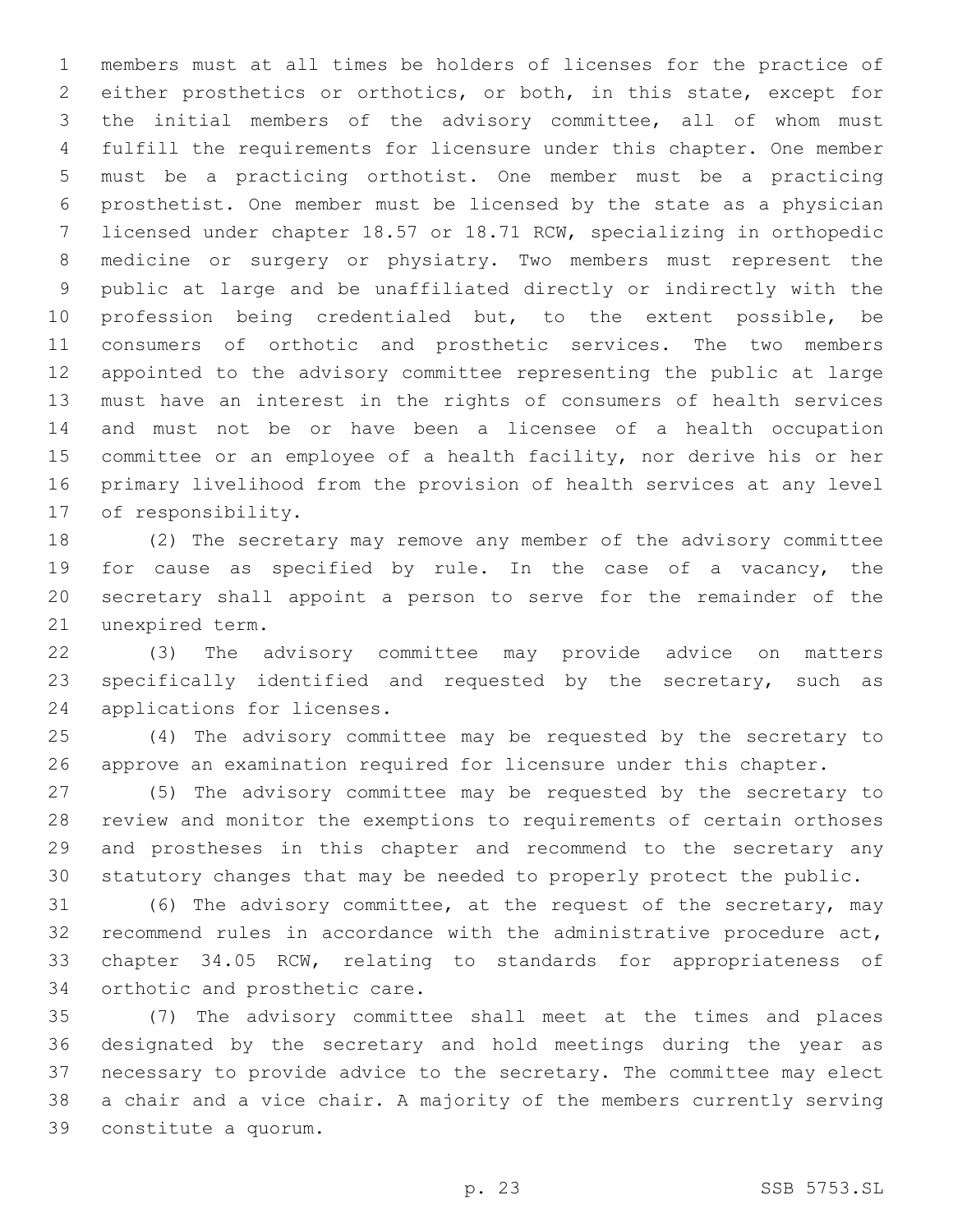(8) Each member of an advisory committee shall be reimbursed for travel expenses as authorized in RCW 43.03.050 and 43.03.060. In addition, members of the committees shall be compensated in accordance with RCW 43.03.240 when engaged in the authorized business 5 of their committees.

 (9) The secretary, members of advisory committees, or individuals acting on their behalf are immune from suit in any action, civil or criminal, based on any credentialing or disciplinary proceedings or other official acts performed in the course of their duties.

 **Sec. 31.** RCW 18.25.0165 and 1994 sp.s. c 9 s 106 are each 11 amended to read as follows:

12 Members must be ((citizens of the United States and)) residents of this state. Members must be licensed chiropractors for a period of five years before appointment. Public members of the commission may not be a member of any other health care licensing board or commission, or have a fiduciary obligation to a facility rendering health services regulated by the commission, or have a material or financial interest in the rendering of health services regulated by 19 the commission.

 **Sec. 32.** RCW 18.79.070 and 2005 c 17 s 1 are each amended to 21 read as follows:

 (1) The state nursing care quality assurance commission is established, consisting of fifteen members to be appointed by the governor to four-year terms. The governor shall consider nursing members who are recommended for appointment by the appropriate professional associations in the state. No person may serve as a member of the commission for more than two consecutive full terms.

 (2) There must be seven registered nurse members, two advanced registered nurse practitioner members, three licensed practical nurse members, and three public members on the commission. Each member of 31 the commission must be a  $(($ citizen of the United States and a $))$ 32 resident of this state.

(3)(a) Registered nurse members of the commission must:

(i) Be licensed as registered nurses under this chapter; and

 (ii) Have had at least three years' experience in the active practice of nursing and have been engaged in that practice within two 37 years of appointment.

(b) In addition:38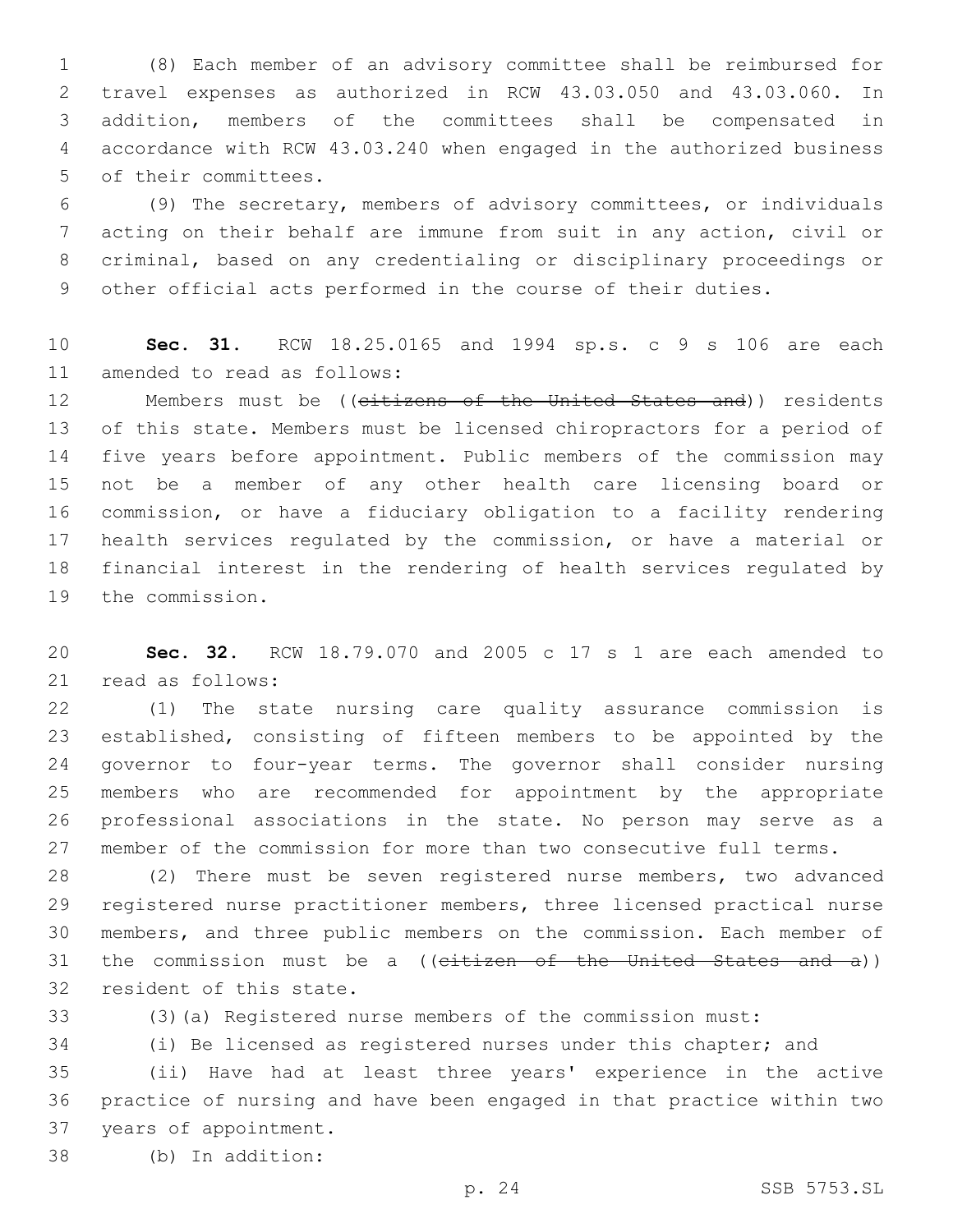(i) At least one member must be on the faculty at a four-year 2 university nursing program;

 (ii) At least one member must be on the faculty at a two-year 4 community college nursing program;

 (iii) At least two members must be staff nurses providing direct 6 patient care; and

 (iv) At least one member must be a nurse manager or a nurse 8 executive.

 (4) Advanced registered nurse practitioner members of the 10 commission must:

 (a) Be licensed as advanced registered nurse practitioners under 12 this chapter; and

 (b) Have had at least three years' experience in the active practice of advanced registered nursing and have been engaged in that 15 practice within two years of appointment.

(5) Licensed practical nurse members of the commission must:

 (a) Be licensed as licensed practical nurses under this chapter; 18 and

 (b) Have had at least three years' actual experience as a licensed practical nurse and have been engaged in practice as a 21 practical nurse within two years of appointment.

 (6) Public members of the commission may not be a member of any other health care licensing board or commission, or have a fiduciary obligation to a facility rendering health services regulated by the commission, or have a material or financial interest in the rendering 26 of health services regulated by the commission.

 In appointing the initial members of the commission, it is the intent of the legislature that, to the extent possible, the governor appoint the existing members of the board of nursing and the board of practical nursing repealed under chapter 9, Laws of 1994 sp. sess. The governor may appoint initial members of the commission to 32 staggered terms of from one to four years. Thereafter, all members shall be appointed to full four-year terms. Members of the commission 34 hold office until their successors are appointed.

 When the secretary appoints pro tem members, reasonable efforts shall be made to ensure that at least one pro tem member is a registered nurse who is currently practicing and, in addition to meeting other minimum qualifications, has graduated from an associate or baccalaureate nursing program within three years of appointment.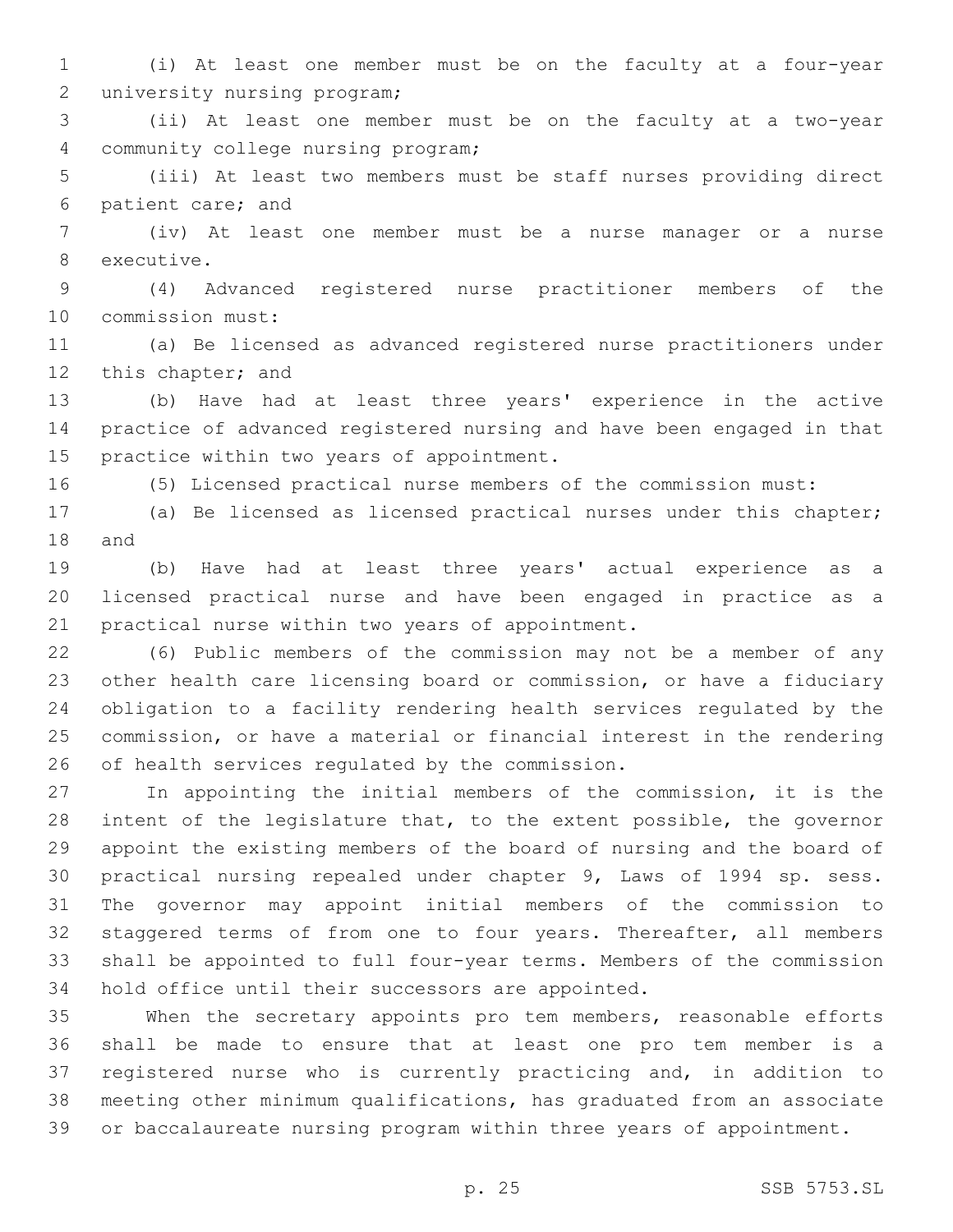**Sec. 33.** RCW 18.79.140 and 1994 sp.s. c 9 s 414 are each amended 2 to read as follows:

3 The executive director must be a graduate of ((an approved 4 nursing education program and of)) a college or university, with a 5 masters' degree( $\sqrt{$  and currently licensed as a registered nurse under this chapter; have a minimum of eight years' experience in nursing in any combination of administration and nursing education; and have been actively engaged in the practice of registered nursing or nursing education within two years immediately before the time of 10 appointment)).

 **Sec. 34.** RCW 18.71.015 and 2019 c 55 s 4 are each amended to 12 read as follows:

 The Washington medical commission is established, consisting of thirteen individuals licensed to practice medicine in the state of 15 Washington under this chapter, two individuals who are licensed in the state of Washington as physician assistants under chapter 18.71A RCW, and six individuals who are members of the public. At least two of the public members shall not be from the health care industry. Each congressional district now existing or hereafter created in the state must be represented by at least one physician member of the commission. The terms of office of members of the commission are not affected by changes in congressional district boundaries. Public members of the commission may not be a member of any other health care licensing board or commission, or have a fiduciary obligation to a facility rendering health services regulated by the commission, or have a material or financial interest in the rendering of health 27 services regulated by the commission.

 The members of the commission shall be appointed by the 29 governor((<del>. Members of the initial commission may be appointed to</del> 30 staggered terms of one to four years)), and ((thereafter)) all terms of appointment shall be for four years. The governor shall consider such physician and physician assistant members who are recommended for appointment by the appropriate professional associations in the 34 state. ((In appointing the initial members of the commission, it is 35 the intent of the legislature that, to the extent possible, the existing members of the board of medical examiners and medical disciplinary board repealed under section 336, chapter 9, Laws of 1994 sp. sess. be appointed to the commission.)) No member may serve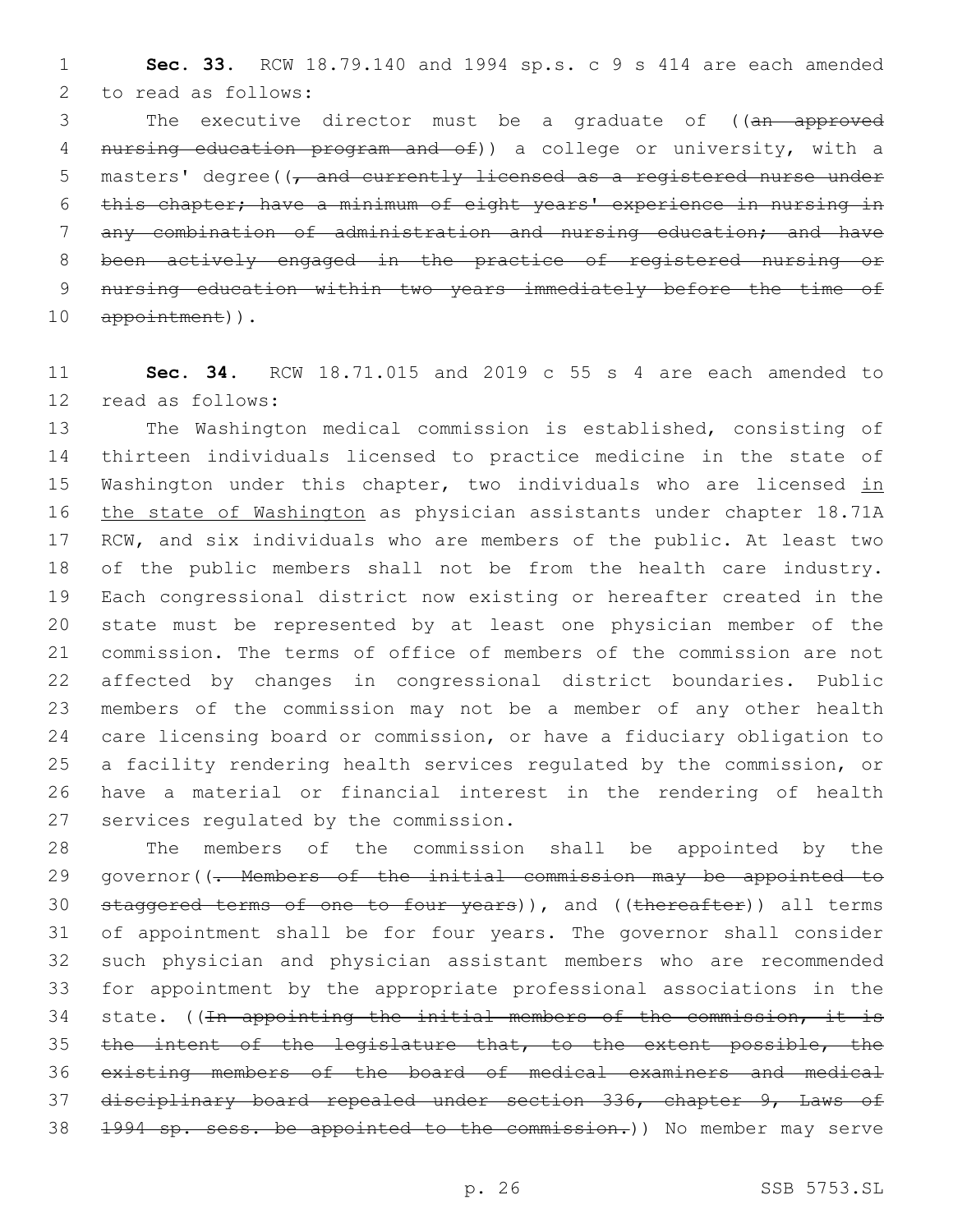more than two consecutive full terms. Each member shall hold office 2 until a successor is appointed.

 Each member of the commission must be ((a citizen of the United 4 States, must be)) an actual resident of this state, and, if a physician or physician assistant, must have been licensed to practice 6 medicine in this state for at least five years.

 The commission shall meet as soon as practicable after appointment and elect officers each year. Meetings shall be held at least four times a year and at such place as the commission determines and at such other times and places as the commission deems necessary. A majority of the commission members appointed and serving constitutes a quorum for the transaction of commission business.

 The affirmative vote of a majority of a quorum of the commission is required to carry any motion or resolution, to adopt any rule, or to pass any measure. The commission may appoint panels consisting of at least three members. A quorum for the transaction of any business by a panel is a minimum of three members. A majority vote of a quorum of the panel is required to transact business delegated to it by the 19 commission.

 Each member of the commission shall be compensated in accordance with RCW 43.03.265 and in addition thereto shall be reimbursed for travel expenses incurred in carrying out the duties of the commission in accordance with RCW 43.03.050 and 43.03.060. Any such expenses shall be paid from funds appropriated to the department of health.

 Whenever the governor is satisfied that a member of a commission has been guilty of neglect of duty, misconduct, or malfeasance or misfeasance in office, the governor shall file with the secretary of state a statement of the causes for and the order of removal from office, and the secretary shall forthwith send a certified copy of the statement of causes and order of removal to the last known post 31 office address of the member.

 Vacancies in the membership of the commission shall be filled for the unexpired term by appointment by the governor.

 The members of the commission are immune from suit in an action, civil or criminal, based on its disciplinary proceedings or other official acts performed in good faith as members of the commission.

 Whenever the workload of the commission requires, the commission may request that the secretary appoint pro tempore members of the commission. When serving, pro tempore members of the commission have all of the powers, duties, and immunities, and are entitled to all of

p. 27 SSB 5753.SL